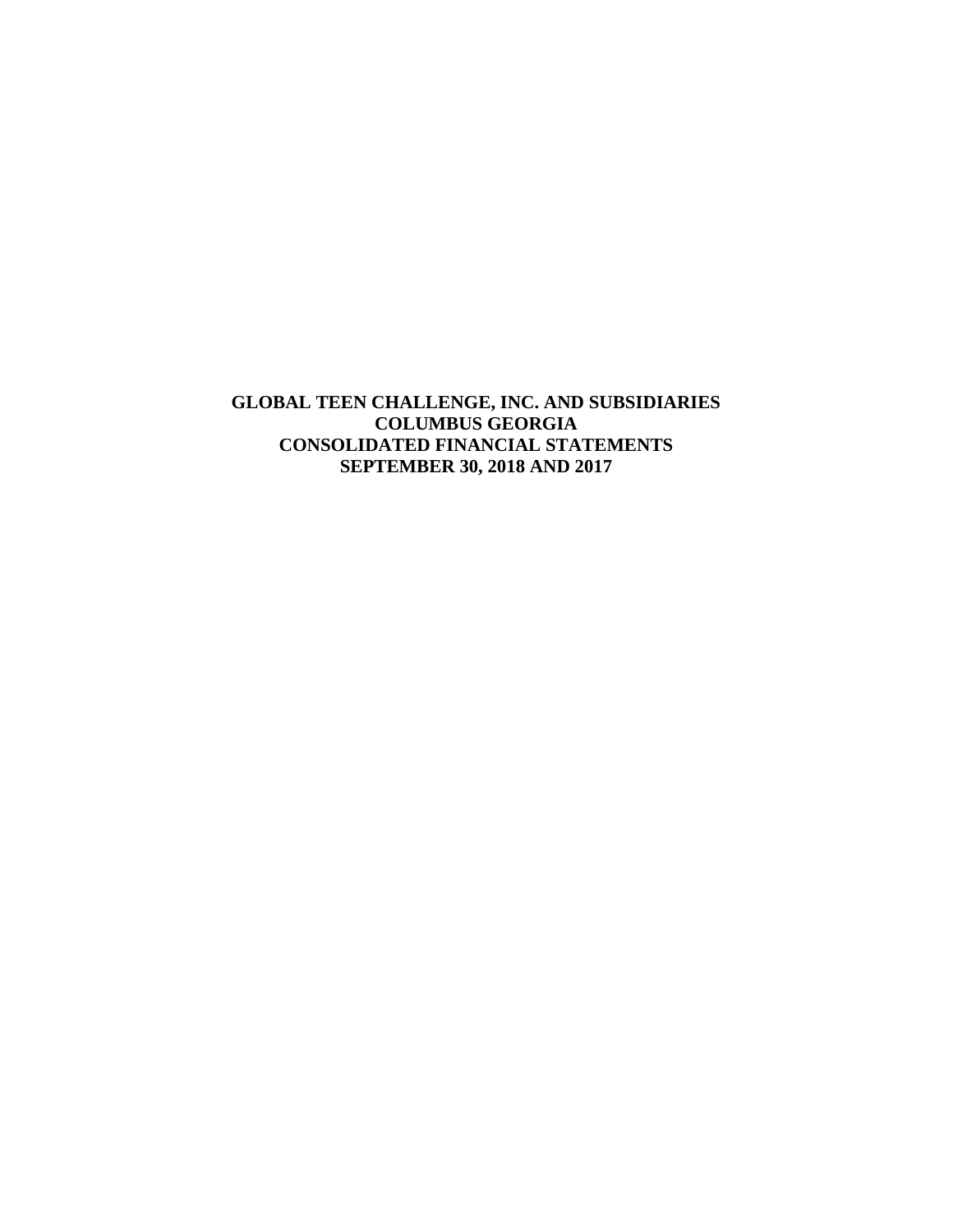## TABLE OF CONTENTS

| <b>FINANCIAL STATEMENTS</b> |          |
|-----------------------------|----------|
|                             |          |
|                             | $4 - 5$  |
|                             |          |
|                             | 7 - 8    |
|                             | $9 - 22$ |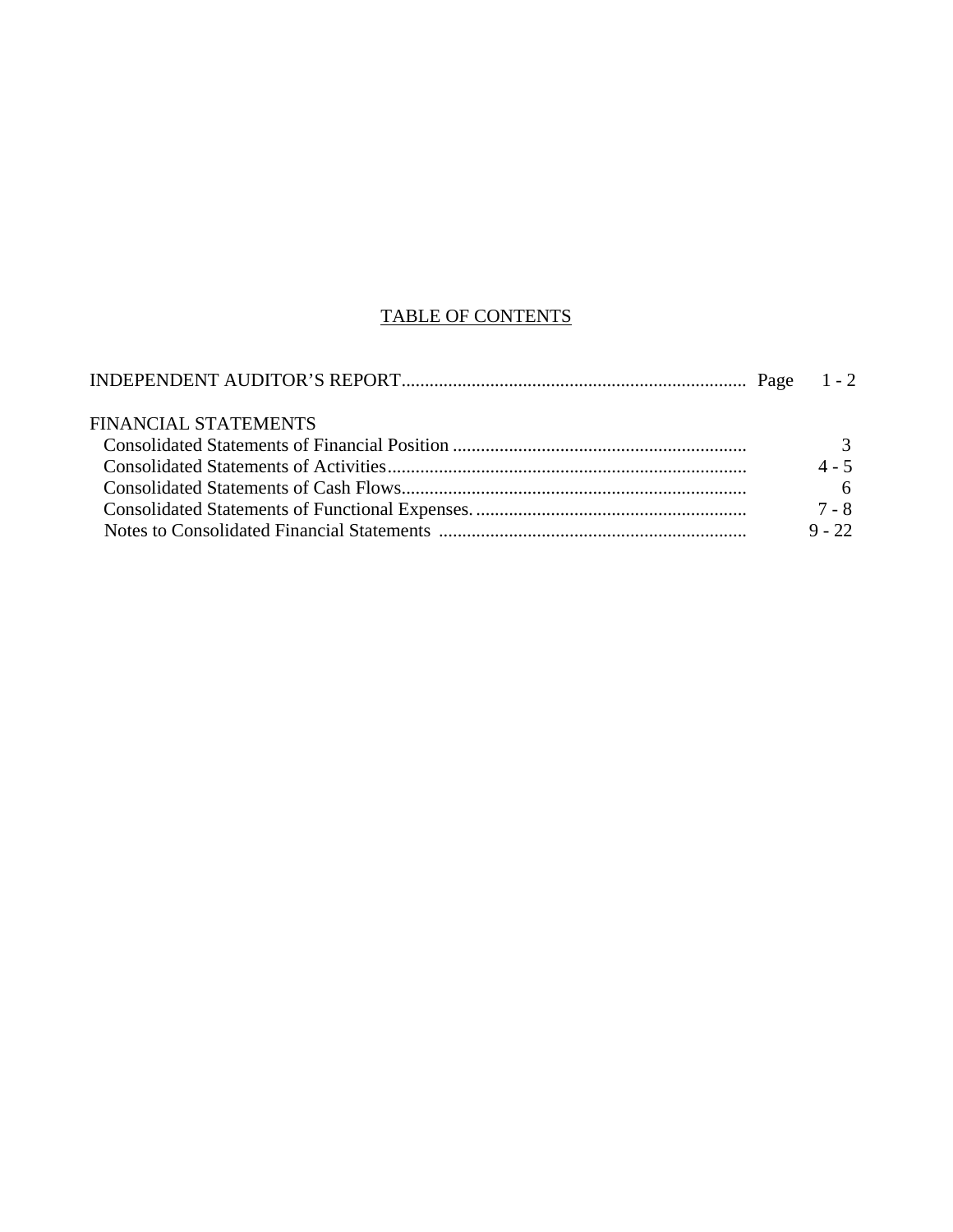### Independent Auditor's Report

The Board of Directors Global Teen Challenge, Inc. and Subsidiaries Columbus, Georgia

We have audited the accompanying consolidated financial statements of Global Teen Challenge, Inc. (a non-profit corporation) and Subsidiaries (collectively, the "Organization"), which comprise the consolidated statements of financial position as of September 30, 2018 and 2017, and the related consolidated statements of activities, and cash flows for the years then ended, and the related notes to the consolidated financial statements.

## **Management's Responsibility for the Consolidated Financial Statements**

Management is responsible for the preparation and fair presentation of these consolidated financial statements in accordance with accounting principles generally accepted in the United States of America; this includes the design, implementation, and maintenance of internal control relevant to the preparation and fair presentation of consolidated financial statements that are free from material misstatement, whether due to fraud or error.

### **Auditor's Responsibility**

Our responsibility is to express an opinion on these consolidated financial statements based on our audit. We conducted our audit in accordance with auditing standards generally accepted in the United States of America. Those standards require that we plan and perform the audit to obtain reasonable assurance about whether the consolidated financial statements are free from material misstatement.

An audit involves performing procedures to obtain audit evidence about the amounts and disclosures in the consolidated financial statements. The procedures selected depend on the auditor's judgment, including the assessment of the risks of material misstatement of the consolidated financial statements, whether due to fraud or error. In making those risk assessments, the auditor considers internal control relevant to the Organization's preparation and fair presentation of the consolidated financial statements in order to design audit procedures that are appropriate in the circumstances, but not for the purpose of expressing an opinion on the effectiveness of the Organization's internal control. Accordingly, we express no such opinion. An audit also includes evaluating the appropriateness of accounting policies used and the reasonableness of significant accounting estimates made by management, as well as evaluating the overall presentation of the consolidated financial statements.

We believe that the audit evidence we have obtained is sufficient and appropriate to provide a basis for our audit opinion.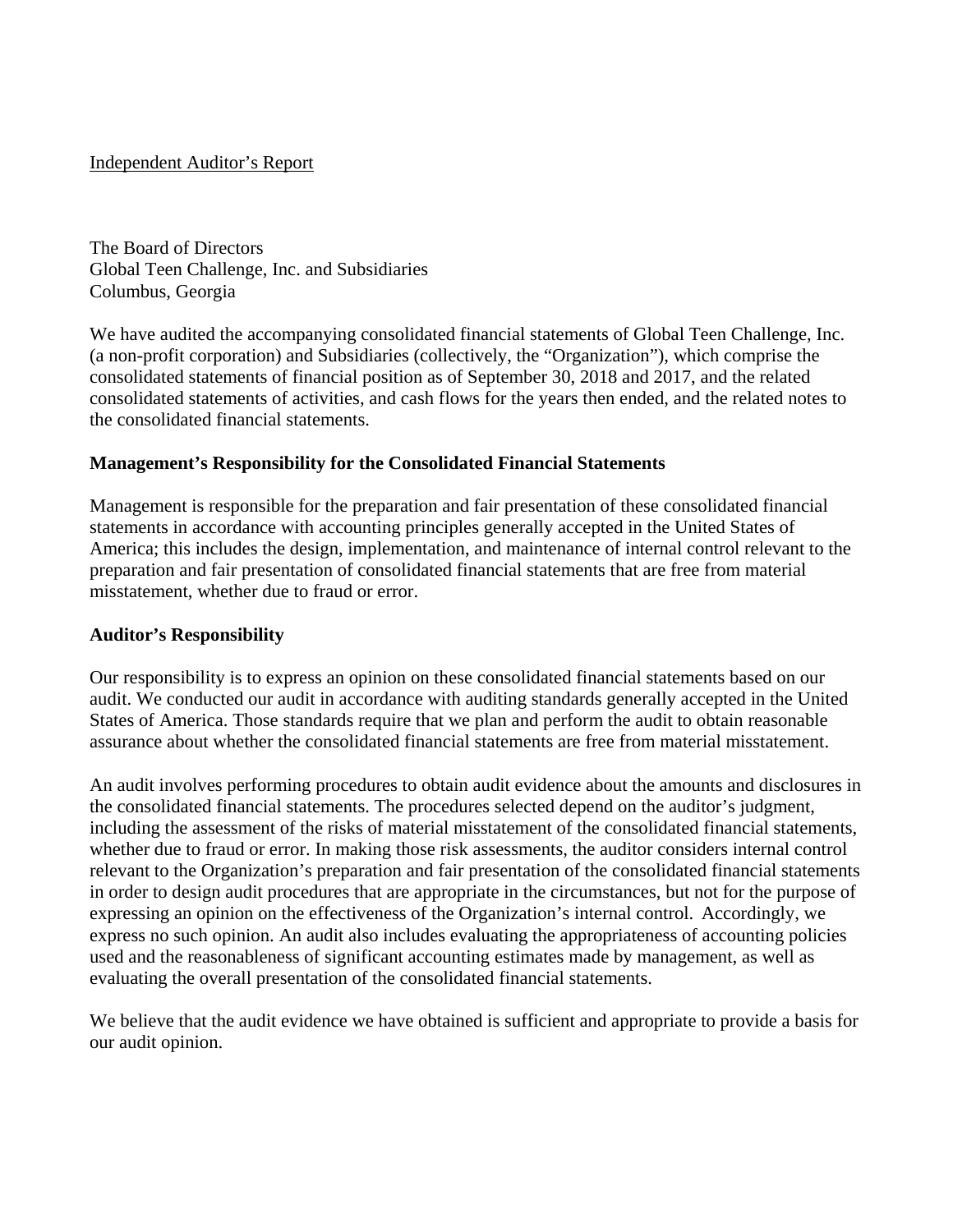The Board of Directors Global Teen Challenge, Inc. and Subsidiaries Page 2

### **Opinion**

In our opinion, the consolidated financial statements referred to above present fairly, in all material respects, the financial position of Global Teen Challenge, Inc. and Subsidiaries as of September 30, 2018 and 2017, and the changes in its net assets and its cash flows for the year then ended in accordance with accounting principles generally accepted in the United States of America.

Robinson, Dimes + Company, P.C.

Certified Public Accountants

June 10, 2019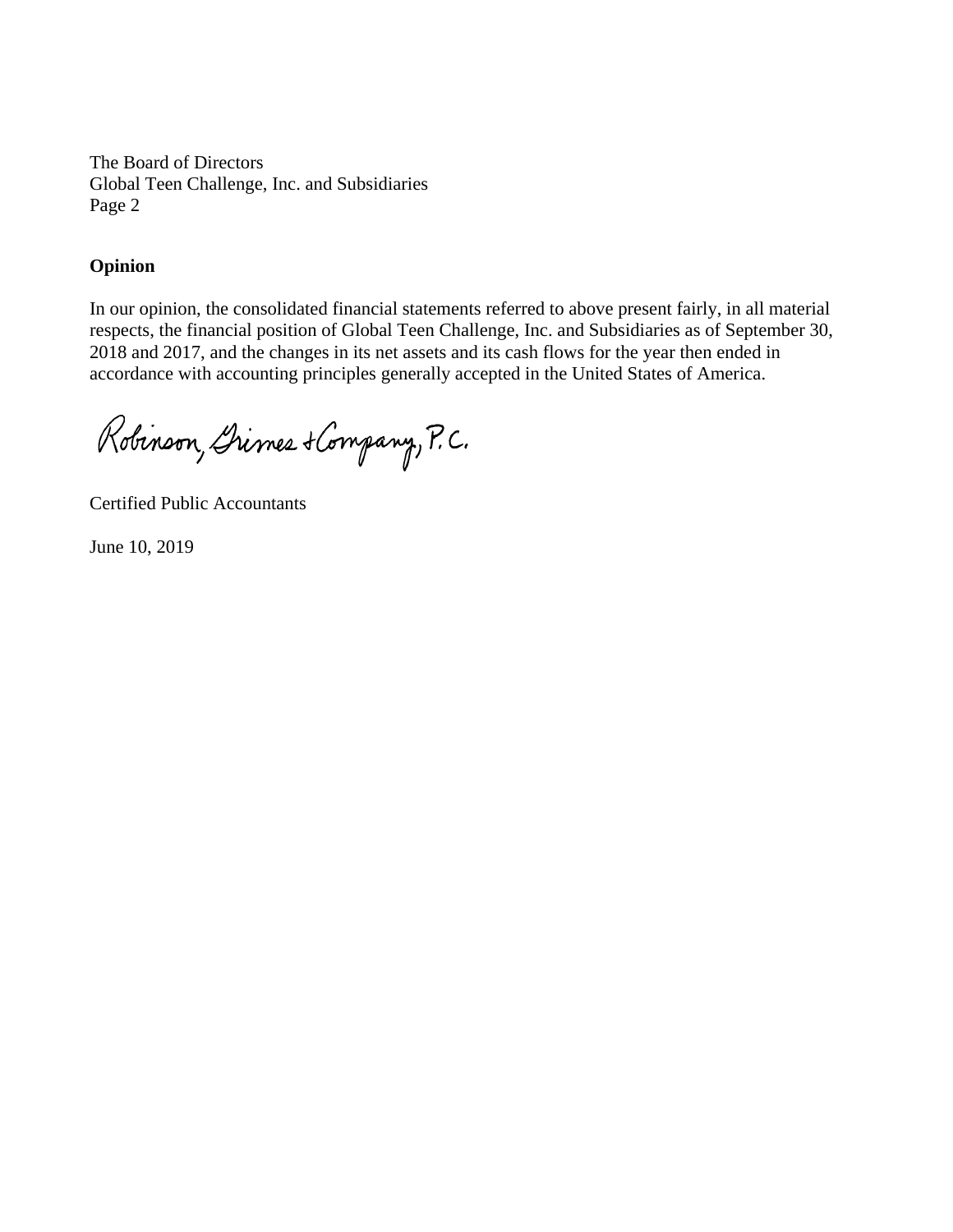# GLOBAL TEEN CHALLENGE, INC. AND SUBSIDIARIES SEPTEMBER 30, 2018 AND 2017 CONSOLIDATED STATEMENTS OF FINANCIAL POSITION COLUMBUS, GEORGIA

| <b>ASSETS</b>                                    |                  |                           |
|--------------------------------------------------|------------------|---------------------------|
|                                                  | 2018             | 2017                      |
| <b>CURRENT ASSETS</b>                            |                  |                           |
| Cash and cash equivalents                        | \$<br>1,304,926  | $\mathbb{S}$<br>1,676,720 |
| Temporarily restricted cash and cash equivalents | 687,323          | 376,351                   |
| Accounts receivable - Assemblies of God          | 220,035          | 200,091                   |
| Accounts receivable - Teen Challenge of Florida  | 580,493          | 698,540                   |
| Current maturities of notes receivable           | 18,825           | 11,839                    |
| Investments                                      | 545,512          | 535,878                   |
| Prepaid expenses and other assets                | 10,362           | 10,063                    |
| Total current assets                             | 3,367,476        | 3,509,482                 |
| NONCURRENT ASSETS                                |                  |                           |
| Fixed assets (net of accumulated depreciation)   | $\boldsymbol{0}$ | 6,761                     |
| Notes receivable (net of current maturities)     |                  |                           |
| and allowance for doubtful accounts)             | 93,240           | 118,135                   |
| Total noncurrent assets                          | 93,240           | 124,896                   |
|                                                  |                  |                           |
| Total assets                                     | 3,460,716<br>5   | 3,634,378<br>$\mathbb{S}$ |

## LIABILITIES AND NET ASSETS

## **LIABILITIES**

| <b>CURRENT LIABILITIES</b><br>Accounts payable and accrued expenses | \$<br>23,800 | \$<br>109,349 |
|---------------------------------------------------------------------|--------------|---------------|
| Total current liabilities                                           | 23,800       | 109,349       |
| <b>NET ASSETS</b>                                                   |              |               |
| UNRESTRICTED                                                        | 2,791,943    | 3,133,896     |
| TEMPORARILY RESTRICTED                                              | 644,973      | 391,133       |
| Total net assets                                                    | 3,436,916    | 3,525,029     |
| Total liabilities and net assets                                    | 3,460,716    | 3,634,378     |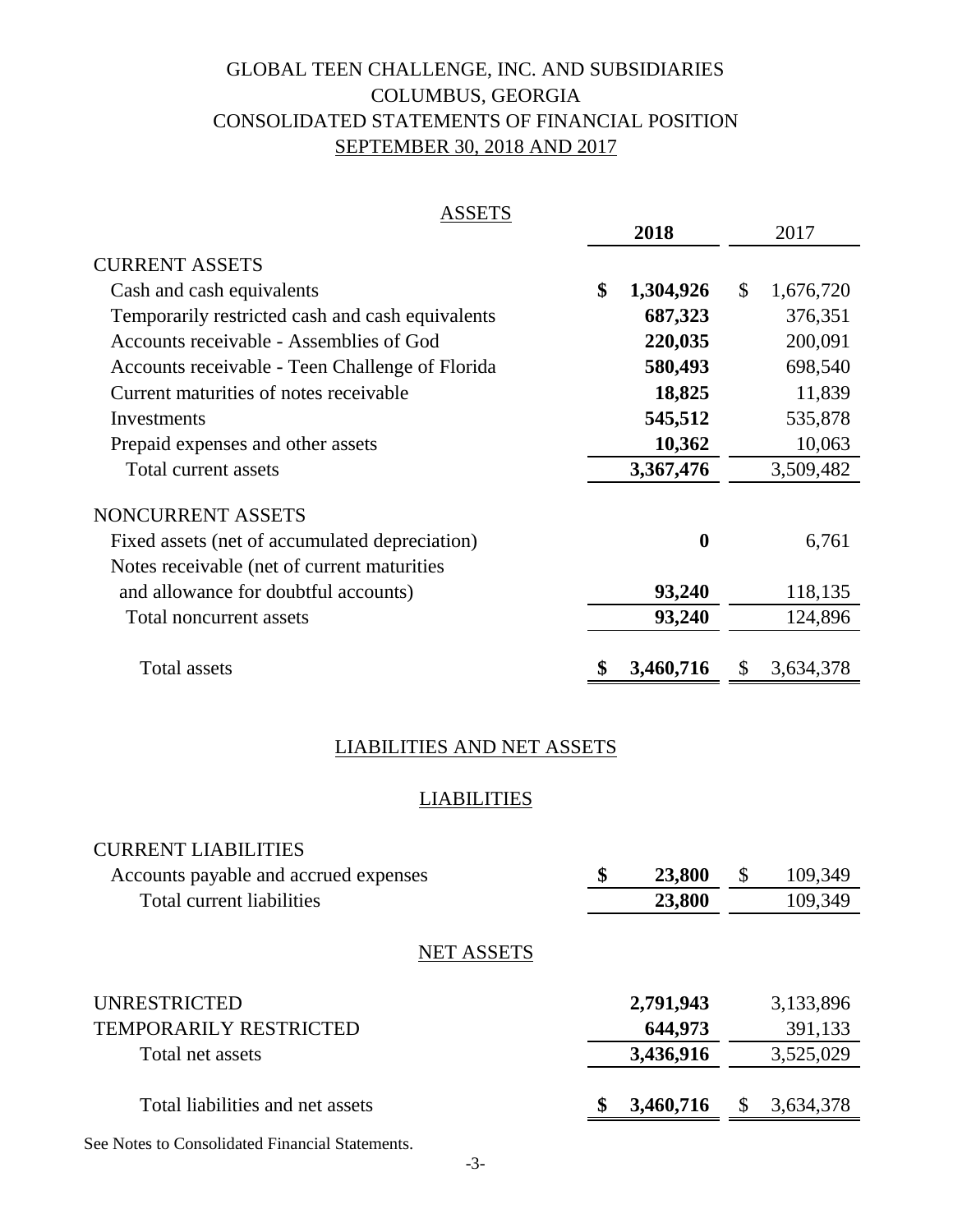## GLOBAL TEEN CHALLENGE, INC. AND SUBSIDIARIES COLUMBUS, GEORGIA CONSOLIDATED STATEMENT OF ACTIVITIES FOR THE YEAR ENDED SEPTEMBER 30, 2018

|                                               |               | UNRESTRICTED |               | <b>RESTRICTED</b> |               | <b>TOTAL</b> |
|-----------------------------------------------|---------------|--------------|---------------|-------------------|---------------|--------------|
| NON-PROFIT ACTIVITIES:                        |               |              |               |                   |               |              |
| OPERATING REVENUE                             |               |              |               |                   |               |              |
| Support                                       | $\mathcal{S}$ | 4,197,848    | $\mathcal{S}$ | 1,999,006         | $\mathcal{S}$ | 6,196,854    |
| Other revenue                                 |               | 12,948       |               | $\Omega$          |               | 12,948       |
| Net investment income                         |               | 39,602       |               | 11,957            |               | 51,559       |
| Net unrealized loss on marketable             |               |              |               |                   |               |              |
| securities                                    |               | (2,366)      |               | $\Omega$          |               | (2,366)      |
| Net realized gain on marketable<br>securities |               | 0            |               | 5,380             |               | 5,380        |
| Net assets released from purpose              |               |              |               |                   |               |              |
| restrictions                                  |               | 1,762,503    |               | (1,762,503)       |               | $\theta$     |
| Total support and revenue                     |               | 6,010,535    |               | 253,840           |               | 6,264,375    |
| <b>OPERATING EXPENSES</b>                     |               |              |               |                   |               |              |
| Program services                              |               | 4,804,579    |               | $\theta$          |               | 4,804,579    |
| Management and general                        |               | 835,210      |               | $\overline{0}$    |               | 835,210      |
| Fundraising                                   |               | 712,699      |               | $\boldsymbol{0}$  |               | 712,699      |
| Total operating expenses                      |               | 6,352,488    |               | $\mathbf{0}$      |               | 6,352,488    |
| Net change in net assets                      |               | (341, 953)   |               | 253,840           |               | (88, 113)    |
| Net assets, beginning                         |               | 3,133,896    |               | 391,133           |               | 3,525,029    |
| Net assets, ending                            | \$            | 2,791,943    | \$            | 644,973           | \$            | 3,436,916    |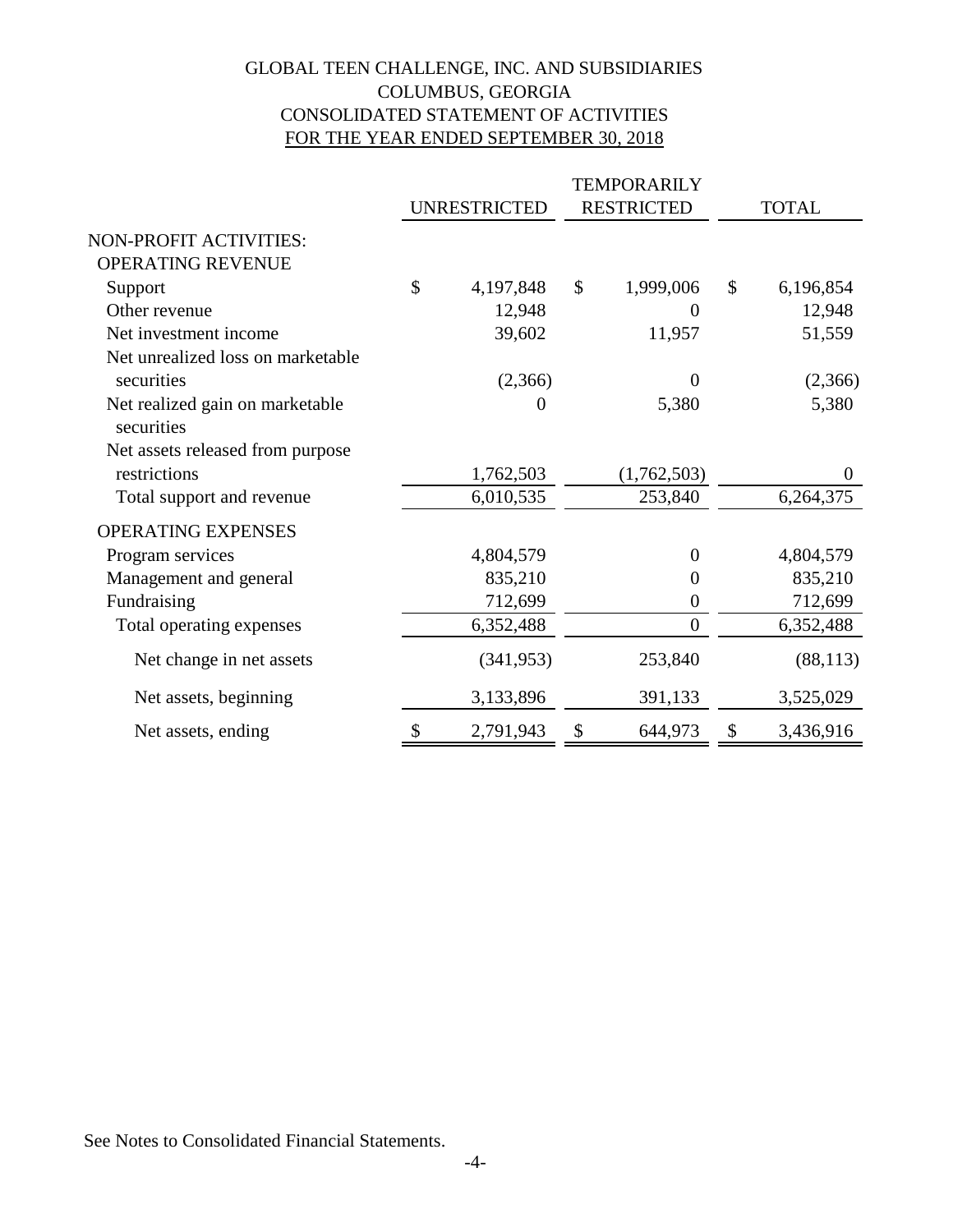## GLOBAL TEEN CHALLENGE, INC. AND SUBSIDIARIES COLUMBUS, GEORGIA CONSOLIDATED STATEMENT OF ACTIVITIES FOR THE YEAR ENDED SEPTEMBER 30, 2017

|                                      |                     | <b>TEMPORARILY</b> |                   |              |                  |  |
|--------------------------------------|---------------------|--------------------|-------------------|--------------|------------------|--|
|                                      | <b>UNRESTRICTED</b> |                    | <b>RESTRICTED</b> | <b>TOTAL</b> |                  |  |
| NON PROFIT ACTIVITIES:               |                     |                    |                   |              |                  |  |
| OPERATING REVENUE                    |                     |                    |                   |              |                  |  |
| Support                              | \$<br>4,167,676     | \$                 | 2,430,188         | \$           | 6,597,864        |  |
| Other revenue                        | 11,159              |                    | $\boldsymbol{0}$  |              | 11,159           |  |
| Net investment income                | 37,966              |                    | 13,213            |              | 51,179           |  |
| Net unrealized gain on marketable    |                     |                    |                   |              |                  |  |
| securities                           | 14,190              |                    | $\boldsymbol{0}$  |              | 14,190           |  |
| Loss on disposal of fixed assets     | (6,677)             |                    | $\theta$          |              | (6,677)          |  |
| Net assets released from purpose     |                     |                    |                   |              |                  |  |
| restrictions                         | 2,437,635           |                    | (2,437,635)       |              | $\boldsymbol{0}$ |  |
| Total support and revenue            | 6,661,949           |                    | 5,766             |              | 6,667,715        |  |
| <b>OPERATING EXPENSES</b>            |                     |                    |                   |              |                  |  |
| Program services                     | 4,378,382           |                    | $\boldsymbol{0}$  |              | 4,378,382        |  |
| Management and general               | 716,739             |                    | $\mathbf{0}$      |              | 716,739          |  |
| Fundraising                          | 619,616             |                    | $\boldsymbol{0}$  |              | 619,616          |  |
| Total operating expenses             | 5,714,737           |                    | $\boldsymbol{0}$  |              | 5,714,737        |  |
| Change in net assets from non-profit |                     |                    |                   |              |                  |  |
| activities                           | 947,212             |                    | 5,766             |              | 952,978          |  |
| FOR-PROFIT ACTIVITIES:               |                     |                    |                   |              |                  |  |
| OPERATING REVENUE                    |                     |                    |                   |              |                  |  |
| Sales                                | 12,722              |                    | $\boldsymbol{0}$  |              | 12,722           |  |
| Cost of sales                        | (718)               |                    | $\boldsymbol{0}$  |              | (718)            |  |
| Gross profit                         | 12,004              |                    | $\mathbf{0}$      |              | 13,440           |  |
| OPERATING EXPENSES                   |                     |                    |                   |              |                  |  |
| General and administrative           | 26,671              |                    | $\boldsymbol{0}$  |              | 26,671           |  |
| Salaries and wages                   | 17,231              |                    | $\boldsymbol{0}$  |              | 17,231           |  |
| Other                                | 1,573               |                    | $\mathbf{0}$      |              | 1,573            |  |
| Total operating expenses             | 45,475              |                    | $\boldsymbol{0}$  |              | 45,475           |  |
| Change in net assets from for-profit | (33, 471)           |                    | $\mathbf{0}$      |              | (33, 471)        |  |
| activities                           |                     |                    |                   |              |                  |  |
| Net change in net assets             | 913,741             |                    | 5,766             |              | 919,507          |  |
| Net assets, beginning                | 2,220,155           |                    | 385,367           |              | 2,605,522        |  |
| Net assets, ending                   | \$<br>3,133,896     | \$                 | 391,133           | \$           | 3,525,029        |  |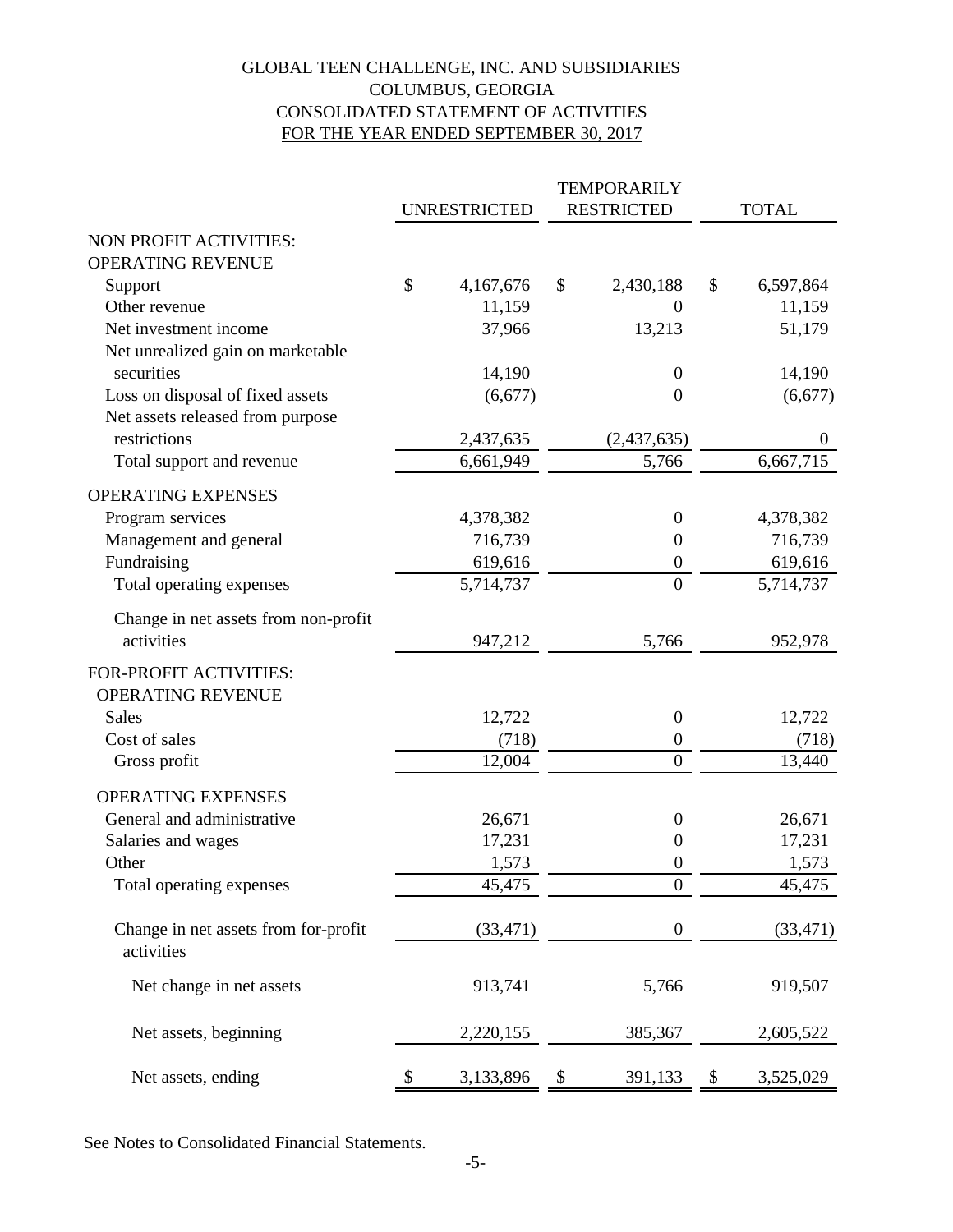### FOR THE YEARS ENDED SEPTEMBER 30, 2018 AND 2017 CONSOLIDATED STATEMENTS OF CASH FLOWS COLUMBUS, GEORGIA GLOBAL TEEN CHALLENGE, INC. AND SUBSIDIARIES

|                                                                                                    |      | 2018             | 2017            |           |  |
|----------------------------------------------------------------------------------------------------|------|------------------|-----------------|-----------|--|
| CASH FLOWS FROM OPERATING ACTIVITIES:                                                              |      |                  |                 |           |  |
| Change in net assets                                                                               | \$   | (88, 113)        | \$              | 919,507   |  |
| Adjustments to reconcile change in net assets to net cash                                          |      |                  |                 |           |  |
| provided by (used in) operating activities:                                                        |      |                  |                 |           |  |
| Depreciation expense                                                                               |      | 2,527            |                 | 3,702     |  |
| Microloan bad debt expense                                                                         |      | $\mathbf{0}$     |                 | 273,990   |  |
| Net unrealized (gain) loss on marketable securities                                                |      | 2,703            |                 | (14,190)  |  |
| Net realized gain on sale of marketable securities                                                 |      | (5,380)          |                 | $\Omega$  |  |
| Loss on disposal of fixed assets                                                                   |      | 4,234            |                 | 6,677     |  |
| Changes in:                                                                                        |      |                  |                 |           |  |
| Accounts receivable                                                                                |      | 98,103           |                 | (60, 283) |  |
| Prepaid expenses and other assets                                                                  |      | (299)            |                 | 925       |  |
| Accounts payable                                                                                   |      | (85, 549)        |                 | 4,758     |  |
| Total adjustments                                                                                  |      | 16,339           |                 | 215,579   |  |
| Net cash provided by (used in) operating activities                                                |      | (71, 774)        |                 | 1,135,086 |  |
| CASH FLOWS FROM INVESTING ACTIVITIES:                                                              |      |                  |                 |           |  |
| Purchase of investments                                                                            |      | (6,957)          |                 | (6,551)   |  |
| Loans to affiliated organizations - net                                                            |      | 17,909           |                 | 219       |  |
| Purchase of fixed assets                                                                           |      | $\boldsymbol{0}$ |                 | (1,299)   |  |
| Net proceeds from sale of fixed assets                                                             |      | $\bf{0}$         |                 | 11,000    |  |
| Net cash provided by investing activities                                                          |      | 10,952           |                 | 3,369     |  |
| Net increase (decrease) in cash and cash equivalents                                               |      | (60, 822)        |                 | 1,138,455 |  |
| Cash and cash equivalents, beginning                                                               |      | 2,053,071        |                 | 914,616   |  |
| Cash and cash equivalents, ending                                                                  | - \$ | 1,992,249        | \$              | 2,053,071 |  |
| PRESENTATION OF CASH AND CASH EQUIVALENTS ON THE<br>CONSOLIDATED STATEMENTS OF FINANCIAL POSITION: |      |                  |                 |           |  |
| Cash and cash equivalents                                                                          | \$   | 1,304,926        | \$              | 1,676,720 |  |
| Temporarily restricted cash and cash equivalents                                                   |      | 687,323          |                 | 376,351   |  |
| Total cash and cash equivalents                                                                    | \$   | 1,992,249        | $\overline{\$}$ | 2,053,071 |  |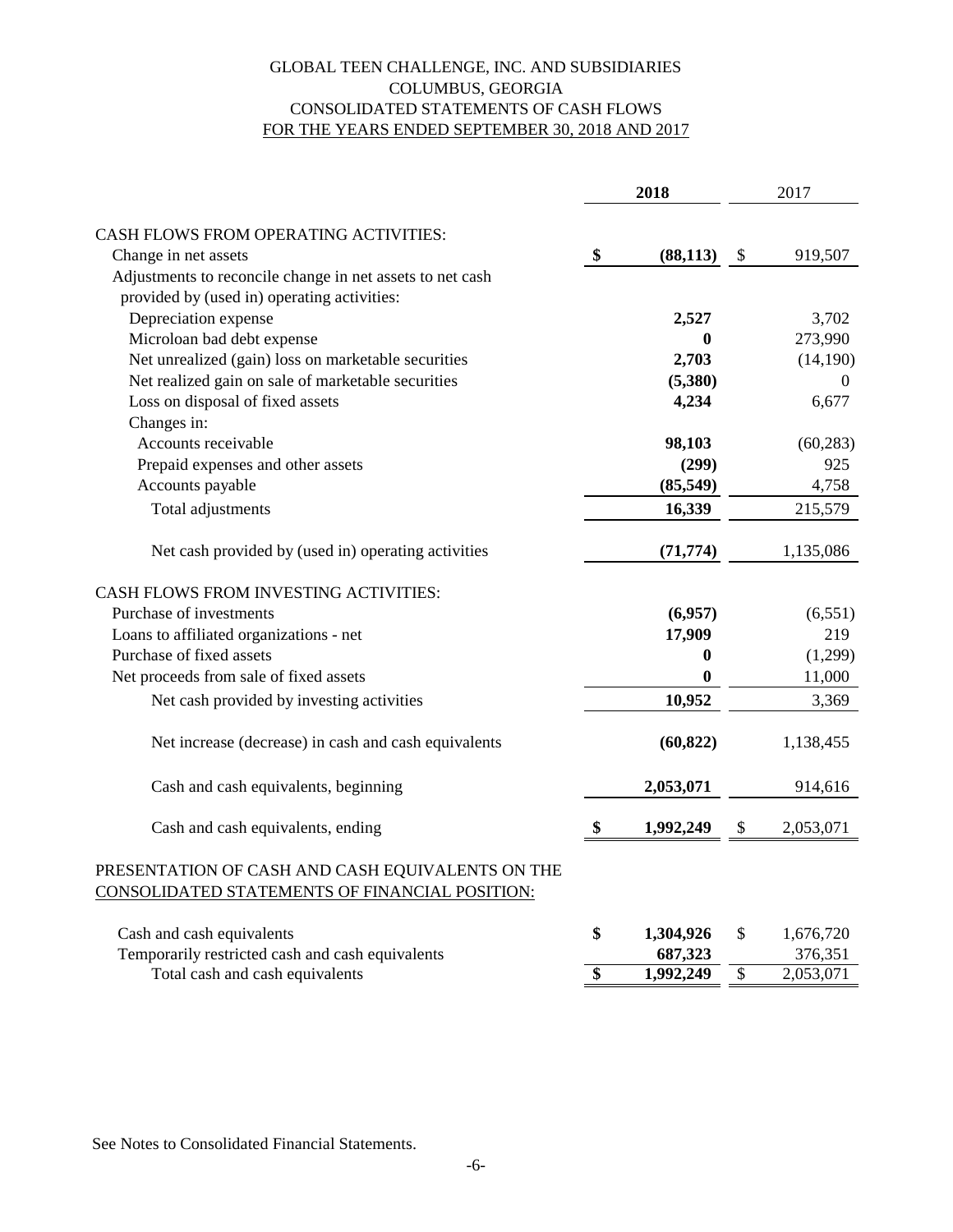## GLOBAL TEEN CHALLENGE, INC. AND SUBSIDIARIES COLUMBUS, GEORGIA CONSOLIDATED STATEMENT OF FUNCTIONAL EXPENSES FOR THE YEAR ENDED SEPTEMBER 30, 2018

|                                         |                            | Program Services      |    |                              | <b>Supporting Services</b> |                  |                 |
|-----------------------------------------|----------------------------|-----------------------|----|------------------------------|----------------------------|------------------|-----------------|
|                                         |                            | Program<br>Activities |    | Management<br>and<br>General |                            | Fundraising      | Total           |
| Compensation and related expenses       |                            |                       |    |                              |                            |                  |                 |
| <b>Salaries</b>                         | \$                         | 215,500               | \$ | 318,109                      | \$                         | 427,609          | \$<br>961,218   |
| <b>Employee benefits</b>                |                            | 17,389                |    | 25,670                       |                            | 34,506           | 77,565          |
| Payroll taxes                           |                            | 10,512                |    | 15,518                       |                            | 20,860           | 46,890          |
| Total compensation and related expenses |                            | 243,401               |    | 359,297                      |                            | 482,975          | 1,085,673       |
| Other expenses                          |                            |                       |    |                              |                            |                  |                 |
| Taxes and licenses                      |                            | 35,886                |    | 8,284                        |                            | $\theta$         | 44,170          |
| Contract and professional services      |                            | 275,198               |    | 162,153                      |                            | 200,128          | 637,479         |
| Rent                                    |                            | $\overline{0}$        |    | 96,740                       |                            | $\overline{0}$   | 96,740          |
| Travel                                  |                            | 454,330               |    | 88,690                       |                            | 29,596           | 572,616         |
| Food                                    |                            | 7,706                 |    | 5,100                        |                            | 0                | 12,806          |
| Depreciation                            |                            | 0                     |    | 2,527                        |                            | 0                | 2,527           |
| Repairs and maintenance                 |                            | 0                     |    | 4,071                        |                            | $\theta$         | 4,071           |
| Insurance                               |                            | 1,743                 |    | 4,807                        |                            | 0                | 6,550           |
| <b>Supplies</b>                         |                            | 125,815               |    | 21,695                       |                            | 0                | 147,510         |
| Communications                          |                            | 0                     |    | 74,540                       |                            | 0                | 74,540          |
| Missions and giving                     |                            | 2,190,098             |    | 0                            |                            | $\theta$         | 2,190,098       |
| Donated services                        |                            | 1,467,991             |    | $\overline{0}$               |                            | $\boldsymbol{0}$ | 1,467,991       |
| Other expenses                          |                            | 2,411                 |    | 7,306                        |                            | $\boldsymbol{0}$ | 9,717           |
| Total other expenses                    |                            | 4,561,178             |    | 475,913                      |                            | 229,724          | 5,266,815       |
| Total expenses                          | $\boldsymbol{\mathsf{\$}}$ | 4,804,579             | \$ | 835,210                      | \$                         | 712,699          | \$<br>6,352,488 |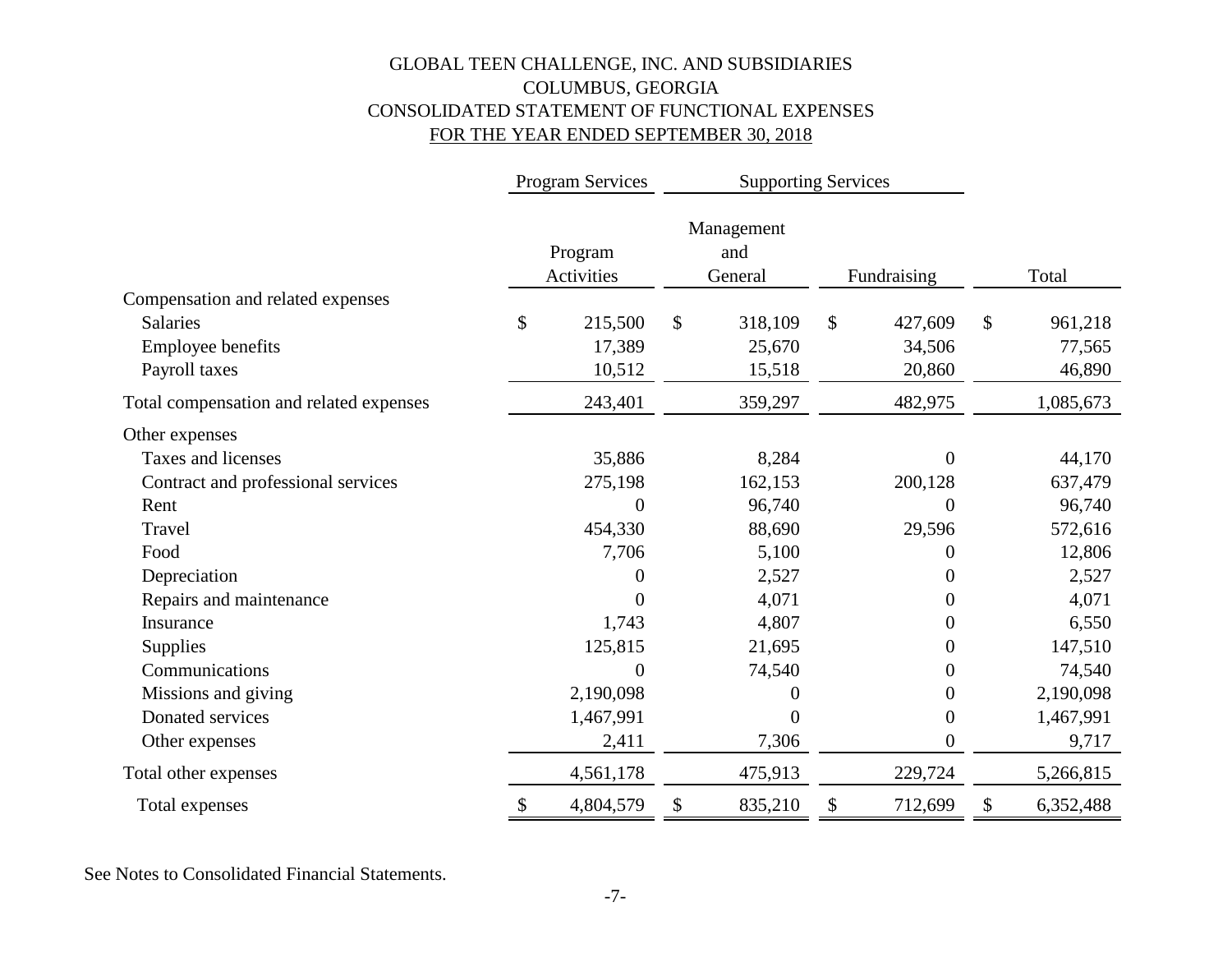## GLOBAL TEEN CHALLENGE, INC. AND SUBSIDIARIES COLUMBUS, GEORGIA CONSOLIDATED STATEMENT OF FUNCTIONAL EXPENSES FOR THE YEAR ENDED SEPTEMBER 30, 2017

|                                         | <b>Program Services</b> | <b>Supporting Services</b> |                              |                  |              |           |
|-----------------------------------------|-------------------------|----------------------------|------------------------------|------------------|--------------|-----------|
|                                         | Program<br>Activities   |                            | Management<br>and<br>General | Fundraising      |              | Total     |
| Compensation and related expenses       |                         |                            |                              |                  |              |           |
| <b>Salaries</b>                         | \$<br>80,000            | \$                         | 224,948                      | \$<br>304,948    | $\mathbb{S}$ | 609,896   |
| Employee benefits                       | 8,453                   |                            | 23,769                       | 32,221           |              | 64,443    |
| Payroll taxes                           | 4,779                   |                            | 13,437                       | 18,216           |              | 36,432    |
| Total compensation and related expenses | 93,232                  |                            | 262,154                      | 355,385          |              | 710,771   |
| Other expenses                          |                         |                            |                              |                  |              |           |
| Taxes and licenses                      | 34,340                  |                            | 1,697                        | 28               |              | 36,065    |
| Contract and professional services      | 274,280                 |                            | 114,188                      | 160,481          |              | 548,949   |
| Rent                                    | $\overline{0}$          |                            | 98,701                       | $\overline{0}$   |              | 98,701    |
| Travel                                  | 490,747                 |                            | 49,092                       | 64,341           |              | 604,180   |
| Food                                    | 13,785                  |                            | 3,090                        | $\overline{0}$   |              | 16,875    |
| Repairs and maintenance                 | 6,758                   |                            | 13,256                       | 1,386            |              | 21,400    |
| Depreciation                            | $\theta$                |                            | 3,702                        | $\overline{0}$   |              | 3,702     |
| Insurance                               | 3,334                   |                            | 2,544                        | 898              |              | 6,776     |
| Supplies                                | 115,676                 |                            | 22,733                       | 9,223            |              | 147,632   |
| Communications                          | 26,325                  |                            | 24,233                       | 27,874           |              | 78,432    |
| Missions and giving                     | 1,447,464               |                            | 113,294                      | $\boldsymbol{0}$ |              | 1,560,758 |
| Donated services                        | 1,857,475               |                            | $\theta$                     | $\theta$         |              | 1,857,475 |
| Other expenses                          | 14,966                  |                            | 8,055                        | $\boldsymbol{0}$ |              | 23,021    |
| Total other expenses                    | 4,285,150               |                            | 454,585                      | 264,231          |              | 5,003,966 |
| Total expenses                          | \$<br>4,378,382         | \$                         | 716,739                      | \$<br>619,616    | \$           | 5,714,737 |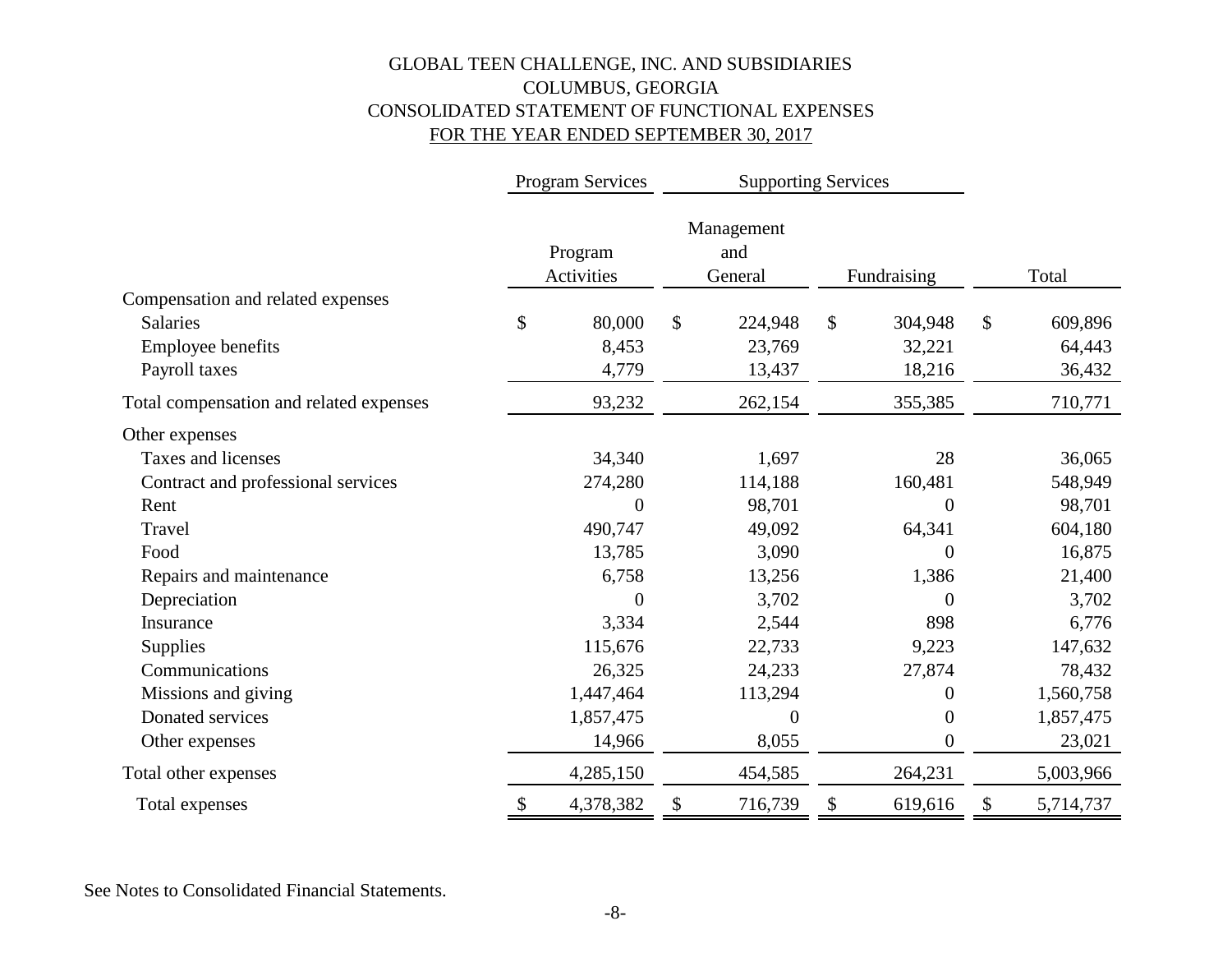### NOTE 1: Nature of Operations

Global Teen Challenge, Inc. ("GTC") was incorporated in March 1995 under the name Teen Challenge International, Inc. dba Global Teen Challenge. The name was officially changed to Global Teen Challenge, Inc. in May of 2016. GTC is a not-for-profit corporation with the purpose of receiving and administering funds and operating exclusively for religious, charitable, scientific, literary, and educational purposes within the meaning of Section 501(c)(3) of the Internal Revenue Code. Among these purposes are pioneering new Teen Challenge Centers globally, training Teen Challenge workers, and promoting communication and fellowship between Teen Challenge Centers throughout the world. GTC is committed to serving a wide variety of people in diverse cultural and economic settings who suffer emotional, spiritual, and physical needs that result from conditions beyond their personal control. Recognizing this diversity of conditions, GTC will respect the cultural and religious preferences of the peoples and countries it assists, and will never use religious persuasion or a profession of faith as a factor in distributing aid to needy people.

Teen Challenge Business Solutions, Inc. ("CBS") was incorporated in September 2014. CBS is a not-for-profit entity with the purpose of conducting future fundraising activities to train GTC workers and promote communication and fellowship between GTC centers throughout the world.

GTC Solutions Powered by ByoPlanet International, LLC ("ByoPlanet") was incorporated in September 2014. ByoPlanet is a total solution company that provides surface treatments for mold remediation and odor elimination. ByoPlanet was formed with the expectation of making profits and being able to contribute allowable funds to GTC. ByoPlanet ceased operations during 2017.

Hereafter, GTC, CBS and ByoPlanet will collectively be referred to as the "Organization".

#### NOTE 2: Summary of Significant Accounting Policies

Basis of Accounting and Consolidation – The consolidated financial statements of the Organization have been prepared using the accrual basis of accounting in accordance with accounting principles generally accepted in the United States of America ("GAAP"). The consolidated financial statements include the parent and subsidiaries' accounts of the Organization. The Organization maintains separate operating statements for its subsidiaries. All significant intercompany balances and transactions have been eliminated in consolidation.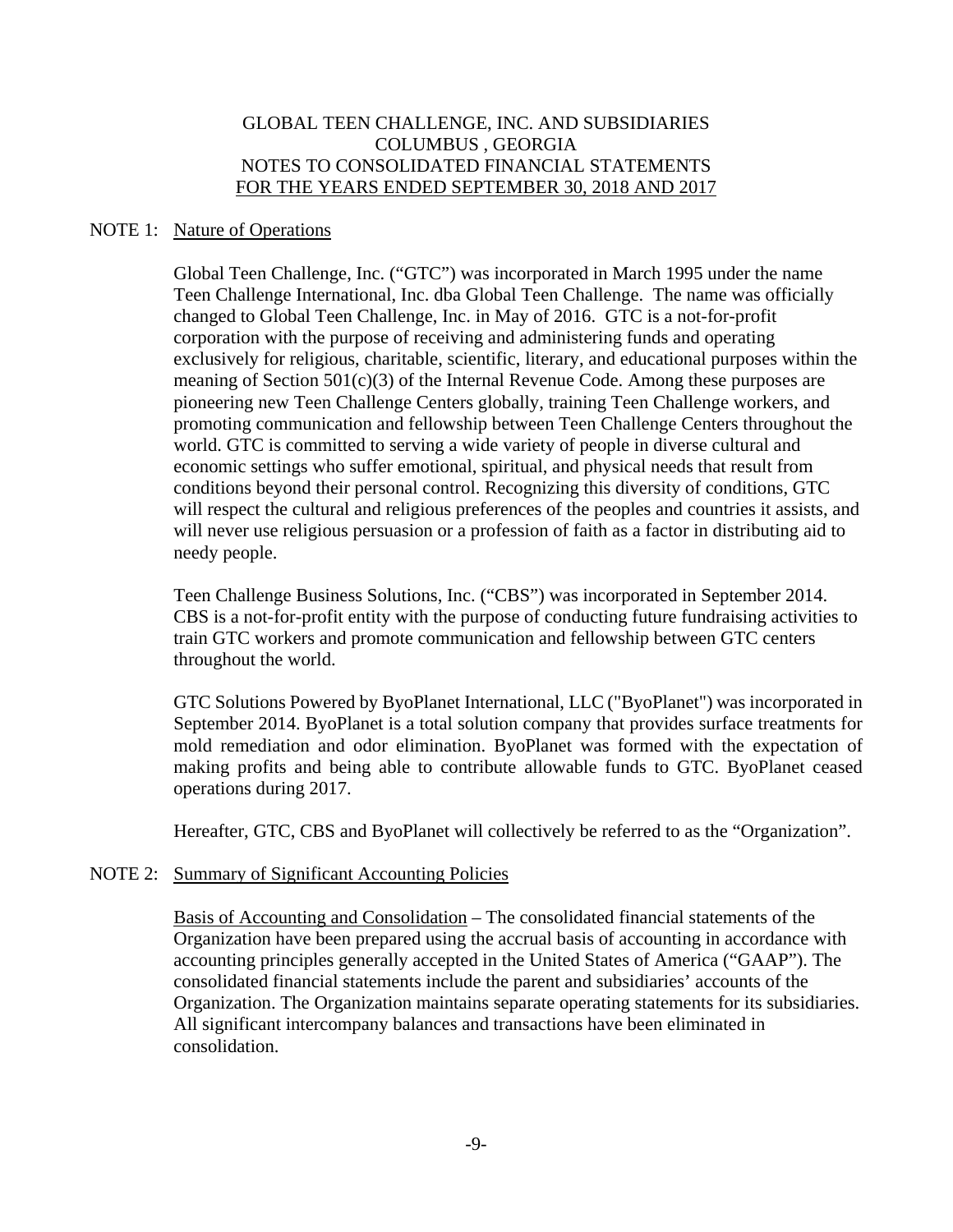## NOTE 2: Summary of Significant Accounting Policies (Continued)

Fair Value Measurements – GAAP related to *Fair Value Measurements* establishes a framework for measuring fair value. That framework provides a fair value hierarchy that prioritizes the inputs to valuation techniques used to measure fair value. The hierarchy gives the highest priority to unadjusted quoted prices in active markets for identical assets or liabilities (Level 1 measurements) and the lowest priority to unobservable inputs (Level 3 measurements). The three levels of the fair value hierarchy under GAAP are described below:

- Level 1 Inputs to the valuation methodology are unadjusted quoted prices for identical assets or liabilities in active markets that the Organization has the ability to access.
- Level 2 Inputs to the valuation methodology include:
	- Ouoted prices for similar assets or liabilities in active markets;
	- Quoted prices for identical or similar assets or liabilities in inactive markets;
	- Inputs other than quoted prices that are observable for the asset or liability;
	- Inputs that are derived principally from or corroborated by observable market data by correlation or other means. If the asset or liability has a specified (contractual) term, the Level 2 input must be observable for substantially the full term of the asset or liability.
- Level 3 Inputs to the valuation methodology are unobservable and significant to the fair value measurement.

 The asset's or liability's fair value measurement level within the fair value hierarchy is based on the lowest level of any input that is significant to the fair value measurement. Valuation techniques maximize the use of observable inputs and minimize the use of unobservable inputs. All investments in the current year are Level 1 investments.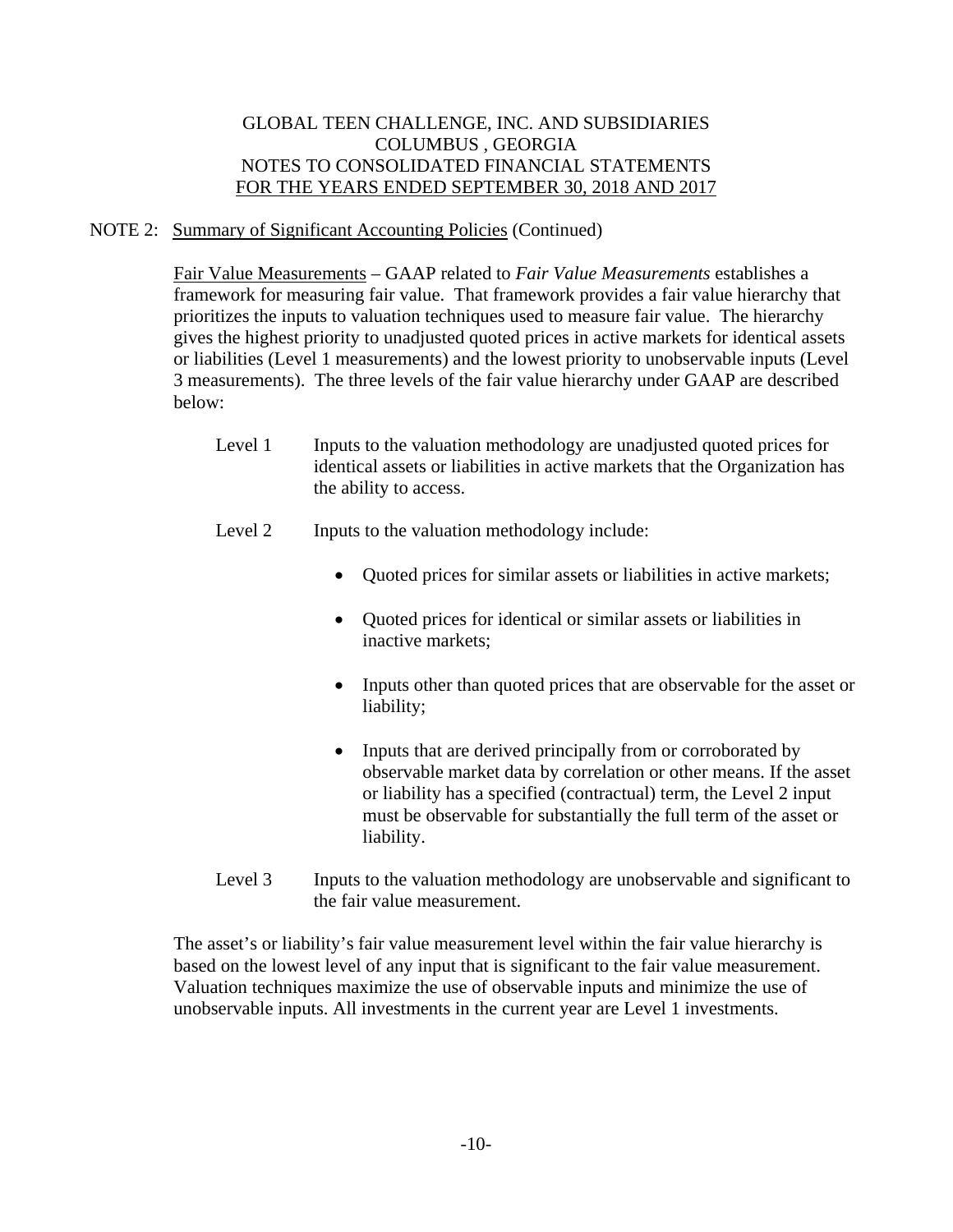## NOTE 2: Summary of Significant Accounting Policies (Continued)

 Accounts and Notes Receivables – Accounts receivable consists of amounts due from an affiliate and from a contributing organization. Due to the nature of these receivables, management has determined no allowance for uncollectible accounts is deemed necessary.

 Notes receivable consists of unsecured loans made to Teen Challenge centers abroad for operating purposes. Management has determined an allowance for uncollectible notes totaling \$0 and \$273,990 for 2018 and 2017, respectively.

 Inventory – Inventory is recorded at cost and is made up of books held for resale. Inventory is included in Prepaid expenses and other assets on the Statements of Financial Position.

 Fixed Assets and Depreciation – Fixed assets are generally stated at cost, if purchased, or if donated, at the estimated fair value on the date contributed, and are depreciated over the estimated useful lives of the various assets using principally the straight-line method for consolidated financial statement purposes.

 The various classifications of fixed assets and the estimated useful lives employed for the classes are summarized as follows:

| <b>Vehicles</b>        | $5 - 10$ years |
|------------------------|----------------|
| Furniture and fixtures | $5 - 10$ years |
| Equipment              | $5 - 10$ years |

 Maintenance, repairs and minor renewals are charged against income when incurred, while additions and major renewals are capitalized.

 The Organization's policy is to capitalize fixed assets purchased or donated with a cost or fair market value in excess of \$1,500.

 Contributions – Contributions are recorded as unrestricted, temporarily restricted, or permanently restricted support, depending on the existence and/or nature of any donor restrictions. Donor-restricted support is reported as an increase in temporarily or permanently restricted net assets, depending on the nature of the restriction. When a restriction expires, (that is, when a stipulated time restriction ends or purpose restriction is accomplished), temporarily restricted net assets are reclassified to unrestricted net assets and reported in the consolidated statements of activities as net assets released from restrictions.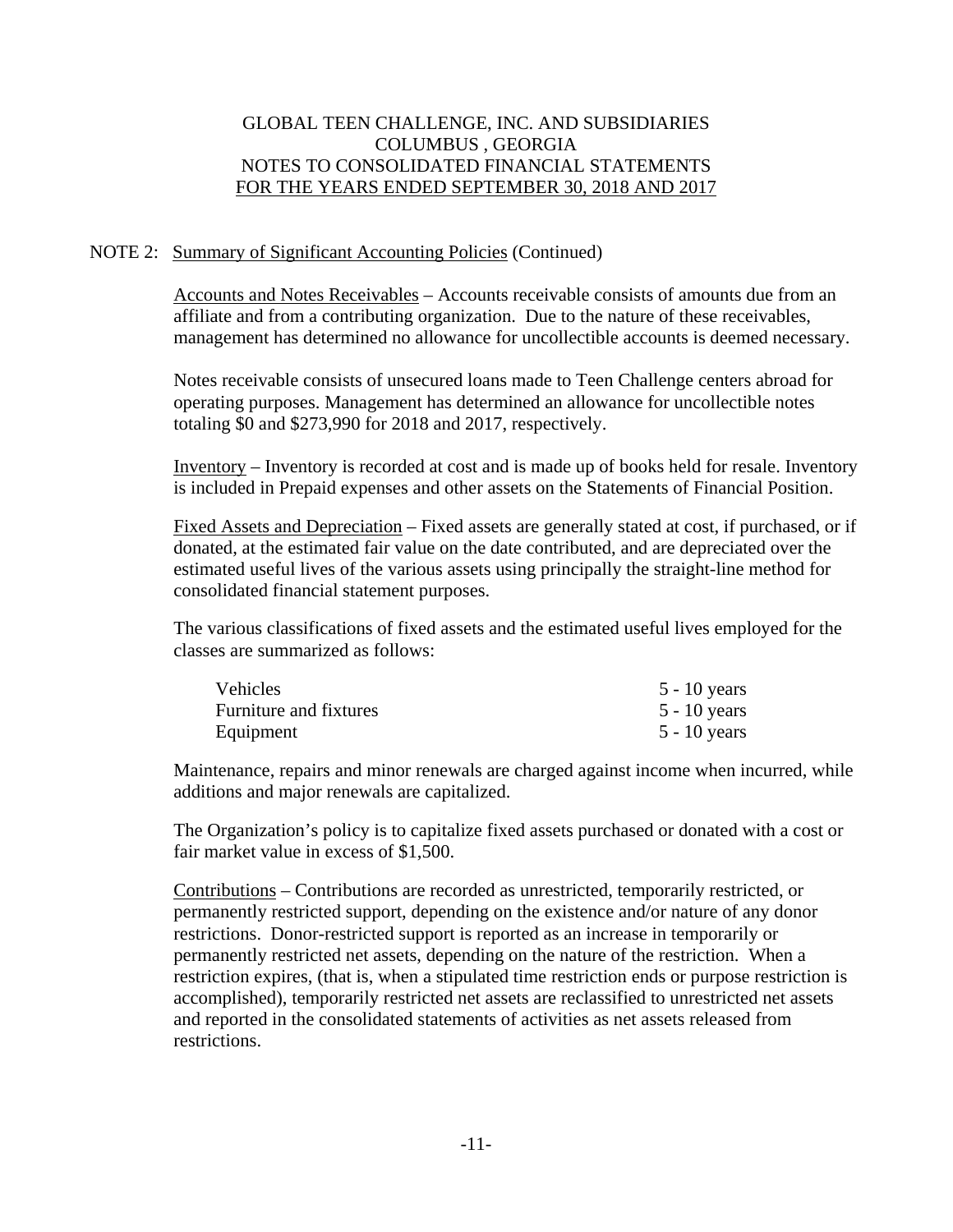## NOTE 2: Summary of Significant Accounting Policies (Continued)

Contributed Services – Contributed services are recognized if the services received (a) create or enhance nonfinancial assets or (b) require specialized skills that are provided by individuals possessing those skills and would typically need to be purchased if not provided by donation. Other volunteer services that do not meet these criteria are not recognized in the financial statements, as there is no objective basis of deriving their value. Contributed services received by the Organization that met this criteria totaled \$1,467,991 and \$1,857,475 for the years ended September 30, 2018 and 2017, respectively. These amounts have been recorded as part of "support" and "program services" in the accompanying consolidated statements of activities. The amount recorded as donated services is derived from the amounts paid by Assembly of God World Missions on behalf of the Organization for each missionary's compensation, housing allowance, medical expenses, pension costs, insurance costs, travel expenses, and training expenses.

 Allocation of Expenses – The costs of providing the various programs and other activities have been summarized on a functional basis in the consolidated statement of activities and functional expenses. Accordingly, certain costs have been allocated among the programs and supporting services benefited.

 Income Taxes – GTC and CBS are not-for-profit organizations exempt from federal income taxes under Internal Revenue Code Section 501(c)(3) and did not conduct any unrelated business activities during 2018. Accordingly, no provision for federal or state income taxes has been made. In addition, GTC and CBS qualify for the charitable contribution deduction under Section  $170(b)(1)(A)$  and have been classified as non-profit entities that are not private foundations under Section 509(a)(2).

 ByoPlanet is taxed as a corporation under the provisions of the Internal Revenue Code ("IRC"). Reporting for income tax purposes is on substantially the same basis as for financial statement purposes except for depreciation expense, inventory valuation, and bad debt expense.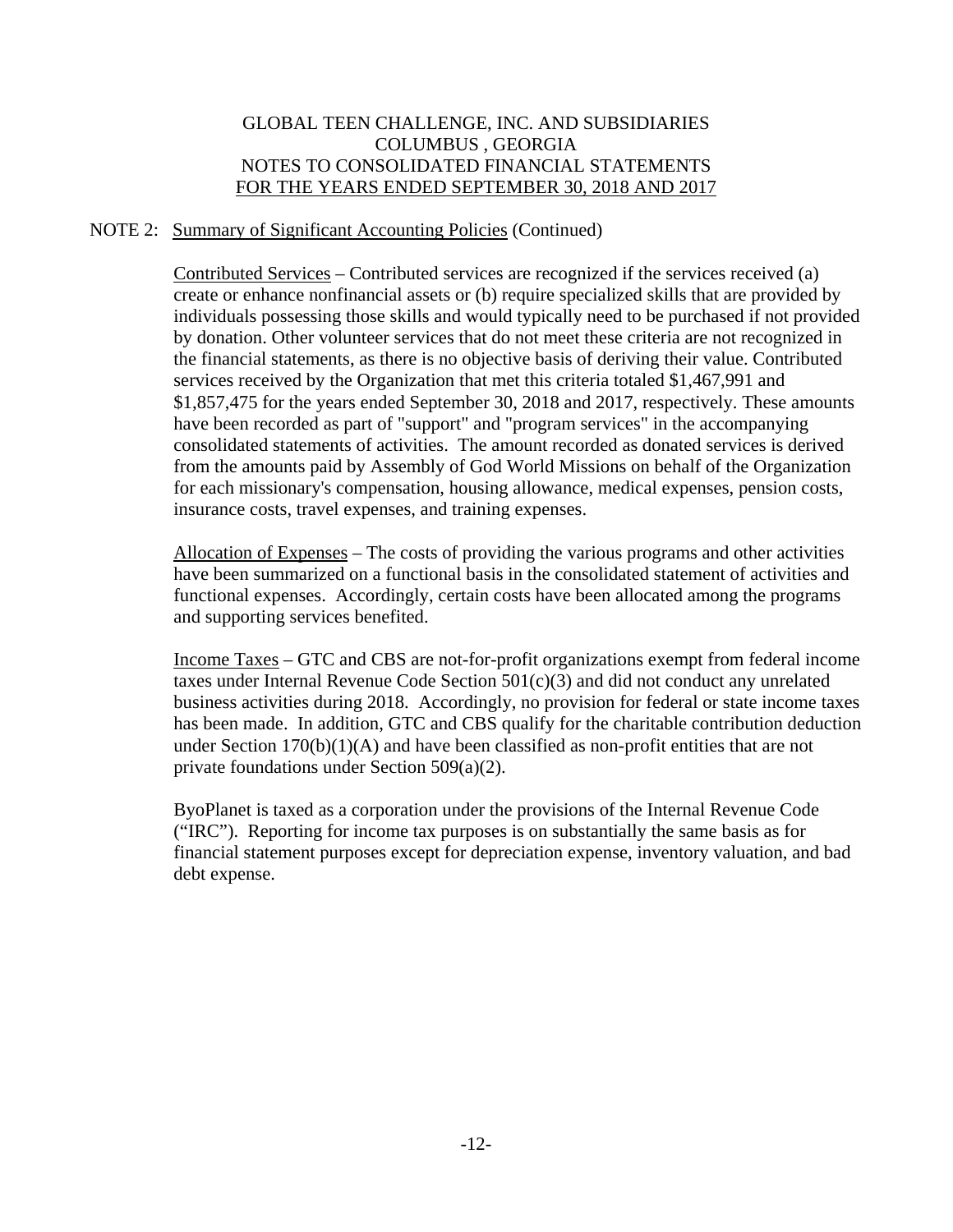## NOTE 2: Summary of Significant Accounting Policies (Continued)

 GAAP requires recognition of a liability for the benefit resulting from any uncertain tax positions taken by the Organization. The income tax returns of the Organization are subject to examination by the Internal Revenue Service ("IRS") and state taxing authorities within standard statute of limitation periods. There are currently no audits for any tax periods in progress. Based on evaluation of the Organization's tax positions, management believes all positions taken would be upheld under an examination. Therefore, no provision for the effect of uncertain tax positions has been recorded for the years ended September 30, 2018 and 2017.

 Donated Property – The Organization recognizes donations of real and personal property at their estimated fair values. The Organization receives assistance in the form of rent free usage of facilities. This rent free usage totaled \$94,500 for both the years ended September 30, 2018 and 2017 and has been recorded as part of unrestricted "support" and "management and general expenses" in the accompanying Consolidated Statements of Activities. See Note 7 for disclosure of this related party transaction.

 Advertising Costs – Advertising costs are expensed as incurred. Advertising expenses totaled \$79,162 and \$68,119 in 2018 and 2017, respectively.

 Consolidated Statements of Cash Flows – For purposes of the consolidated statements of cash flows, the Organization considers all unrestricted debt instruments with a maturity of three months or less to be cash equivalents.

 Reclassifications – Certain items in the 2017 consolidated financial statements have been reclassified in order to be in conformity with the 2018 statement presentation.

 Use of Estimates – The preparation of consolidated financial statements in conformity with GAAP requires management to make estimates and assumptions that affect the reported amounts of assets and liabilities and disclosure of contingent assets and liabilities at the date of the consolidated financial statements and the reported amounts of revenues and expenses during the reporting period. Actual results could differ from those estimates.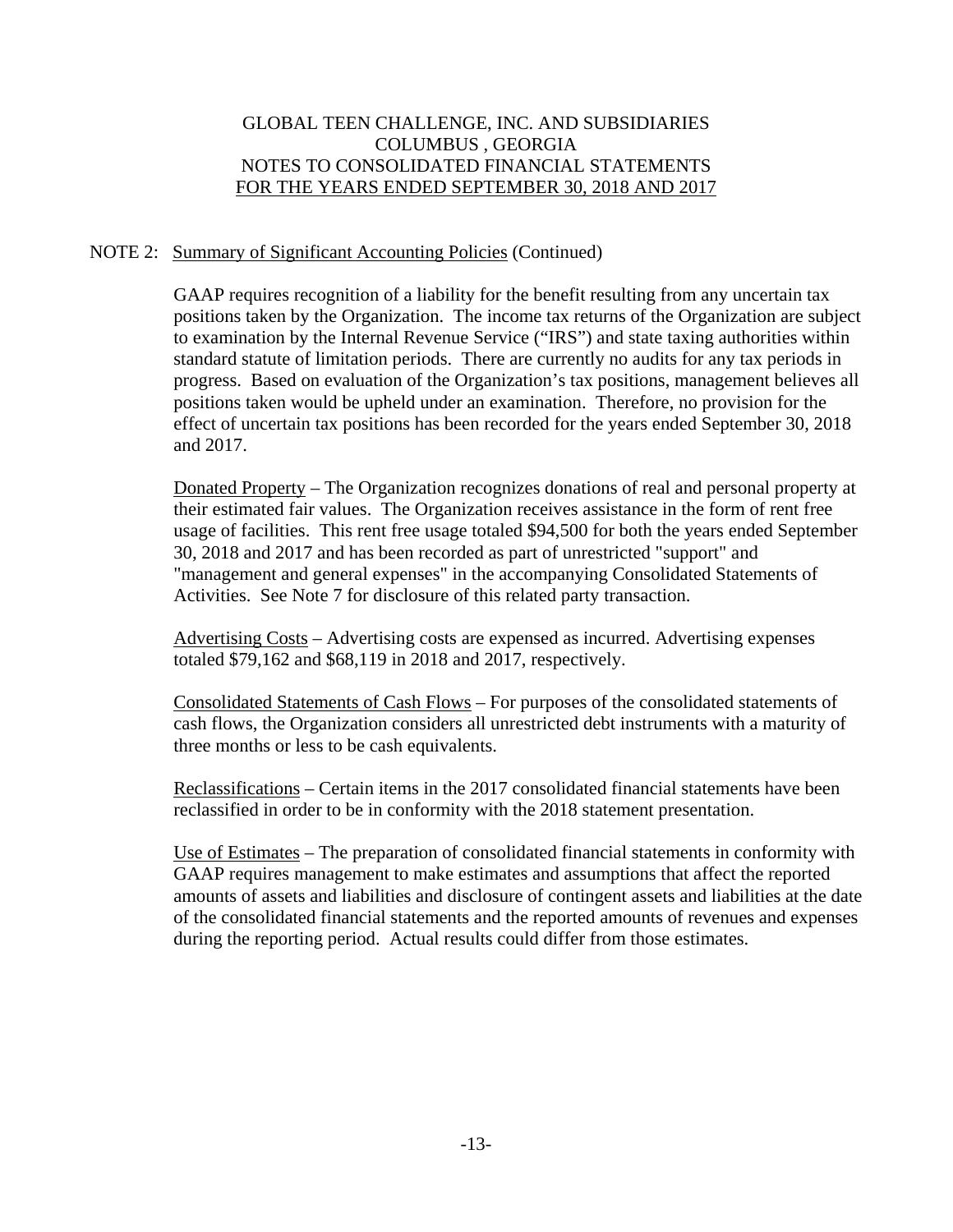## NOTE 3: Notes Receivable

 Notes receivable consist of unsecured loans made to Teen Challenge centers and are summarized as follows:

|                                                                                                                                                      | 2018 |              | 2017          |        |
|------------------------------------------------------------------------------------------------------------------------------------------------------|------|--------------|---------------|--------|
| Teen Challenge Jamaica note receivable, principal and interest<br>at a fixed rate of 1.00% payable monthly, with a maturity date<br>in August 2017.  | \$   | $\mathbf{0}$ | $\mathcal{S}$ | 688    |
| Teen Challenge Kenya note receivable, principal and interest<br>at a fixed rate of 1.00% payable monthly, with a maturity date<br>in December 2018.  |      | $\mathbf{0}$ |               | 4,000  |
| Teen Challenge Argentina note receivable, principal and<br>interest at a fixed rate of 1.00% payable monthly, with a<br>maturity date in May 2019.   |      | $\mathbf{0}$ |               | 6,696  |
| Teen Challenge Peru note receivable, principal and interest at<br>a fixed rate of 1.00% payable monthly, with a maturity date in<br>January 2020.    |      | $\mathbf{0}$ |               | 14,000 |
| Teen Challenge Chile note receivable, principal and interest at<br>a fixed rate of 1.00% payable monthly, with a maturity date in<br>May 2020.       |      | $\bf{0}$     |               | 13,134 |
| Teen Challenge Siberia note receivable, principal and interest<br>at a fixed rate of 1.00% payable monthly, with a maturity date<br>in August 2020.  |      | $\bf{0}$     |               | 23,372 |
| Teen Challenge Kyrgystan 1 note receivable, principal and<br>interest at a fixed rate of 1.00% payable monthly, with a<br>maturity date in May 2021. |      | $\bf{0}$     |               | 30,000 |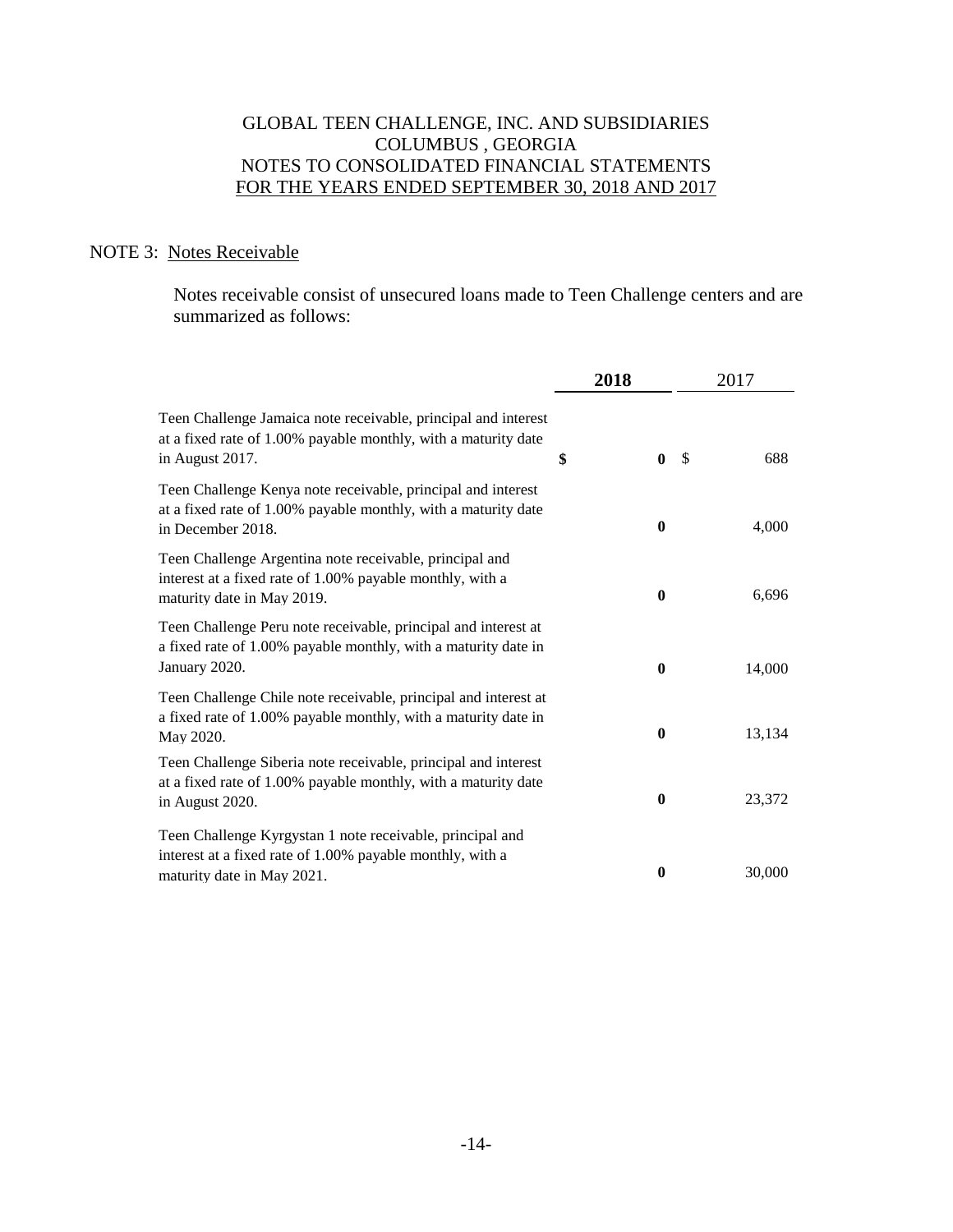## NOTE 3: Notes Receivable (Continued)

|                                                                                                                                                                  | 2018         | 2017          |
|------------------------------------------------------------------------------------------------------------------------------------------------------------------|--------------|---------------|
| Teen Challenge Russia note receivable, principal and interest<br>at a fixed rate of 1.00% payable monthly, with a maturity date<br>in September 2021.            | $\bf{0}$     | 25,000        |
| Teen Challenge Lipetsk note receivable, principal and interest<br>at a fixed rate of 1.00% payable monthly, with a maturity date<br>in December 2021.            | $\bf{0}$     | 25,000        |
| Teen Challenge Russia-guest house note receivable, principal<br>and interest at a fixed rate of 1.00% payable monthly, with a<br>maturity date in December 2021. | $\bf{0}$     | 9,600         |
| Teen Challenge Kyrgystan 2 note receivable, principal and<br>interest at a fixed rate of 1.00% payable monthly, with a<br>maturity date in May 2022.             | $\bf{0}$     | 40,000        |
| Teen Challenge of Florida note receivable, principal and<br>interest at a fixed rate of 5.00% payable monthly, with a<br>maturity date in April 2023 (Note 7).   | 112,065      | 129,974       |
| Teen Challenge Tajikistan note receivable, principal and<br>interest at a fixed rate of 1.00% payable monthly, with a<br>maturity date in December 2026.         | $\bf{0}$     | 47,500        |
| Teen Challenge Tartarstan note receivable, principal and<br>interest at a fixed rate of 1.00% payable monthly, with a<br>maturity date in December 2026.         | $\bf{0}$     | 25,000        |
| Pure Nard note receivable, principal and interest at a fixed rate<br>of 1.00% payable monthly, with a maturity date of May 1,<br>2019.                           | 0            | 10,000        |
| Total notes receivable                                                                                                                                           | 112,065      | 403,964       |
| Less: reserve for bad debt                                                                                                                                       | 0            | (273,990)     |
| Total notes receivable - net                                                                                                                                     | 112,065      | 129,974       |
| Less: current maturities                                                                                                                                         | (18, 825)    | (11, 839)     |
| Total notes receivable (less current maturities)                                                                                                                 | \$<br>93,240 | \$<br>118,135 |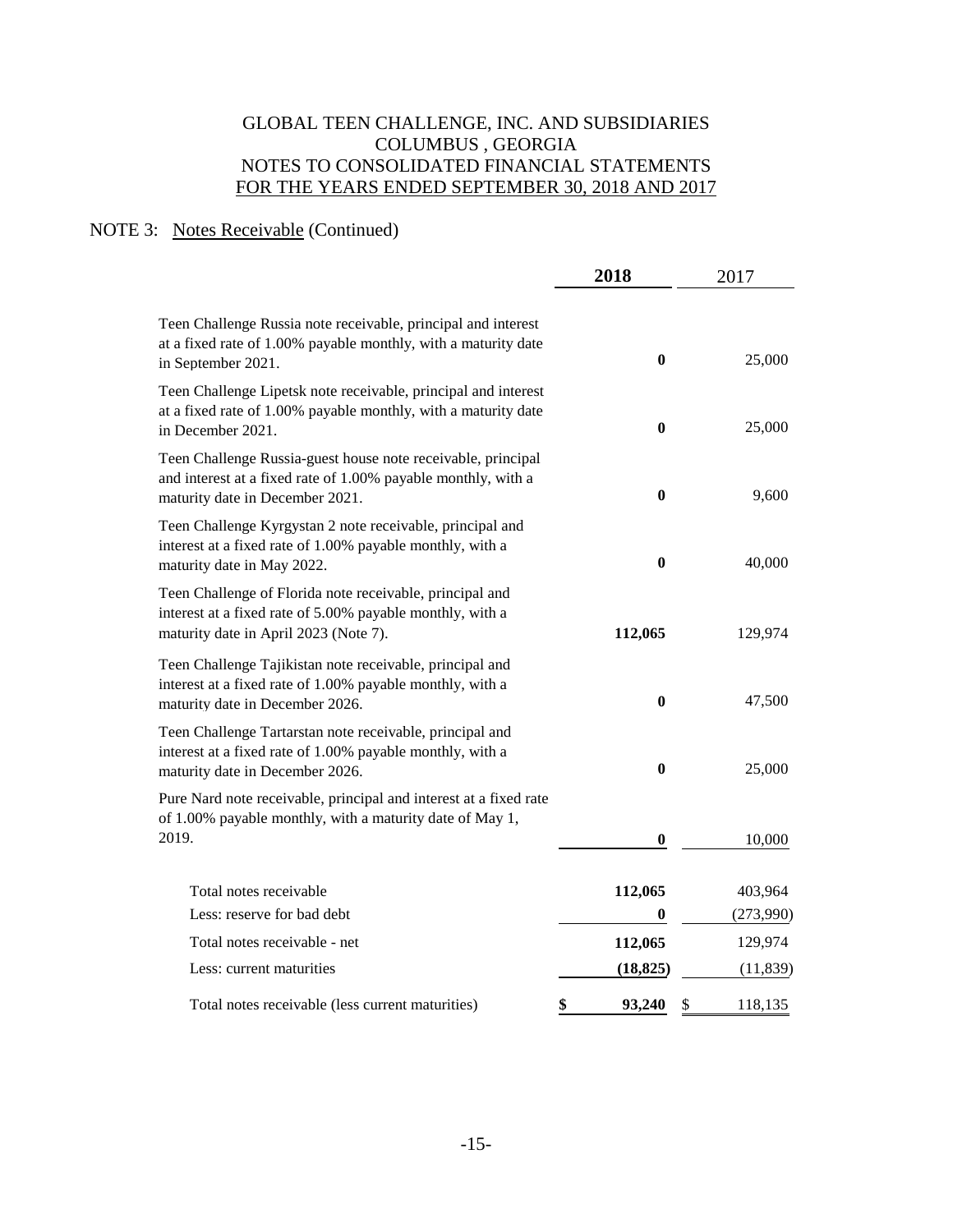### NOTE 3: Notes Receivable (Continued)

Maturities of notes receivable for each of the next five years are as follows:

| Year ending September 30, |              |              |
|---------------------------|--------------|--------------|
| 2019                      |              | \$<br>18,825 |
| 2020                      | \$<br>19,786 |              |
| 2021                      | 20,800       |              |
| 2022                      | 21,864       |              |
| 2023                      | 22,982       |              |
| Therafter                 | 7,808        | 93,240       |
| Totals                    |              | 112,065      |

### NOTE 4: Investments

 Investments at September 30, 2018 and 2017 are stated at fair market value and are summarized as follows:

|                               |              | 2018          |      |                                  |
|-------------------------------|--------------|---------------|------|----------------------------------|
|                               | Cost         | <b>FMV</b>    |      | <b>Unrealized</b><br>Gain (Loss) |
| <b>Mutual funds</b>           | \$<br>83,084 | \$<br>110,866 | - \$ | 27,782                           |
| <b>Government obligations</b> | 42,311       | 42,311        |      | 0                                |
| <b>Fixed income funds</b>     | 400,314      | 392,335       |      | (7,979)                          |
| <b>Total investments</b>      | 525,709      | \$<br>545,512 |      | 19,803                           |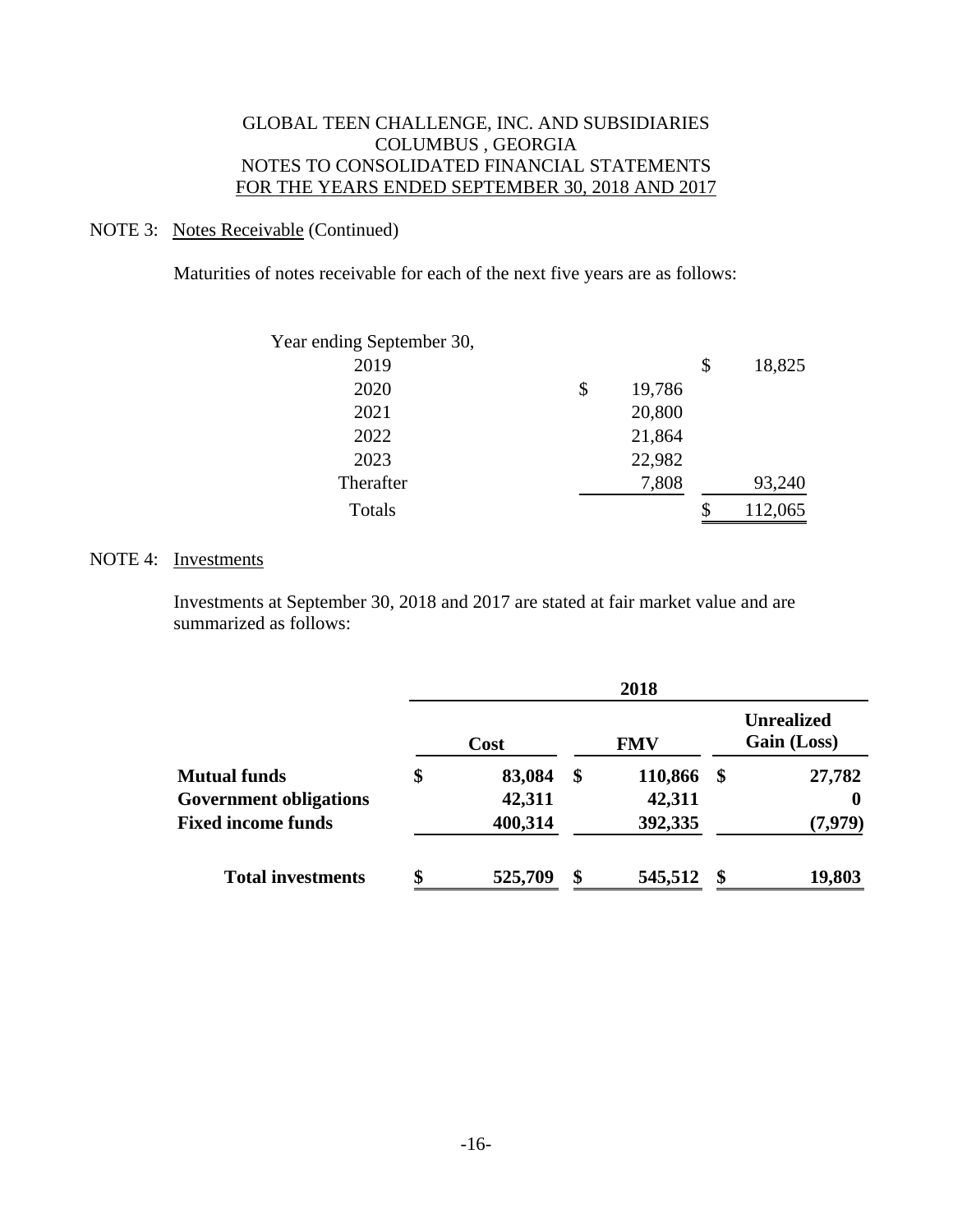## NOTE 4: Investments (Continued)

|                        | 2017 |         |    |            |              |                        |  |
|------------------------|------|---------|----|------------|--------------|------------------------|--|
|                        |      | Cost    |    | <b>FMV</b> |              | <b>Unrealized Gain</b> |  |
| Mutual funds           | \$   | 89,873  | \$ | 107,644    | $\mathbb{S}$ | 17,771                 |  |
| Government obligations |      | 34,457  |    | 34,457     |              | $\theta$               |  |
| Fixed income funds     |      | 390,807 |    | 393,777    |              | 2,970                  |  |
| Total investments      |      | 515,137 |    | 535,878    | S            | 20,741                 |  |

 At September 30, 2018 and 2017, the investments above were measured at fair value using Level 1 inputs.

 Net investment income for the years ended September 30, 2018 and 2017 are summarized as follows:

|                                                       | 2018              | 2017 |                   |  |
|-------------------------------------------------------|-------------------|------|-------------------|--|
| Gross investment income<br>Investment management fees | 56,559<br>(5,000) |      | 56,179<br>(5,000) |  |
| Net investment income                                 | 51,559            |      | 51,179            |  |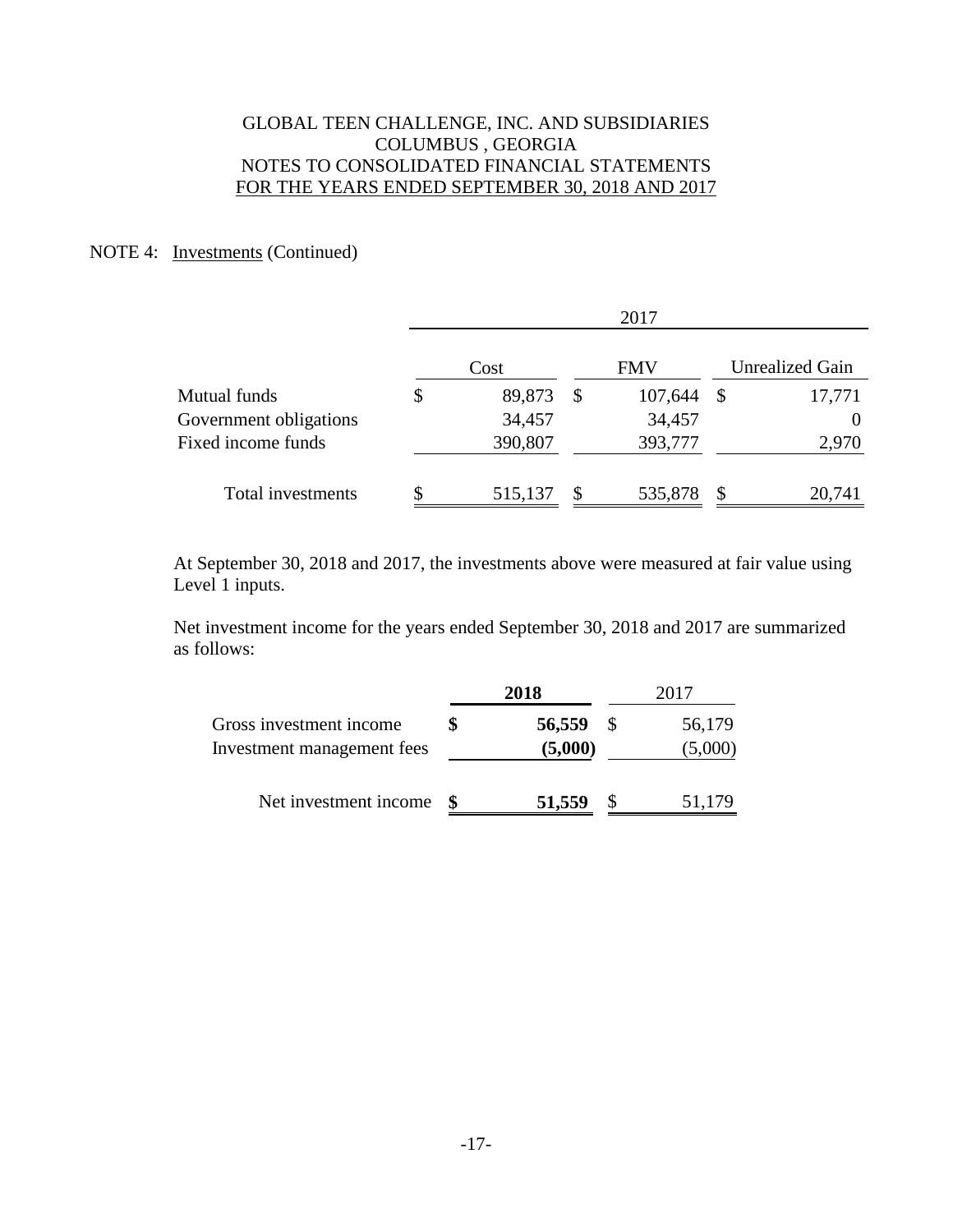### NOTE 5: Fixed Assets and Accumulated Depreciation

Fixed assets and accumulated depreciation are summarized as follows:

|                                | 2018                | 2017 |                     |  |
|--------------------------------|---------------------|------|---------------------|--|
| Furniture and fixtures         | \$<br>9,491         | \$   | 13,725              |  |
| Equipment                      | 21,442              |      | 21,442              |  |
| Less: accumulated depreciation | 30,933<br>(30, 933) |      | 35,167<br>(28, 406) |  |
| Fixed assets - net             | \$                  |      | 6,761               |  |

 Depreciation expense was \$2,527 and \$3,702 for the years ended September 30, 2018 and 2017, respectively.

#### NOTE 6: Short-term Borrowings

During 2018, the Organization entered into a \$1 million line of credit (the "Line") agreement with a bank. The available balance on the Line was \$1 million at September 30, 2018.

### NOTE 7: Net Assets

 The Organization's endowment consists of various cash and cash equivalents established for a variety of purposes. As required by GAAP, net assets associated with endowment funds are classified and reported based on the existence or absence of donor-imposed restrictions.

 Interpretation of Relevant Law – The Board of Directors has interpreted the Uniform Prudent Management of Institutional Funds Act as requiring the preservation of the fair value of the original gift absent explicit donor stipulations to the contrary. As a result of this interpretation, the Board of Directors classifies as permanently restricted net assets (a) the original value of gifts donated to the permanent endowment, (b) the original value of subsequent gifts and other additions to the permanent endowment, and (c) accumulations to the permanent endowment.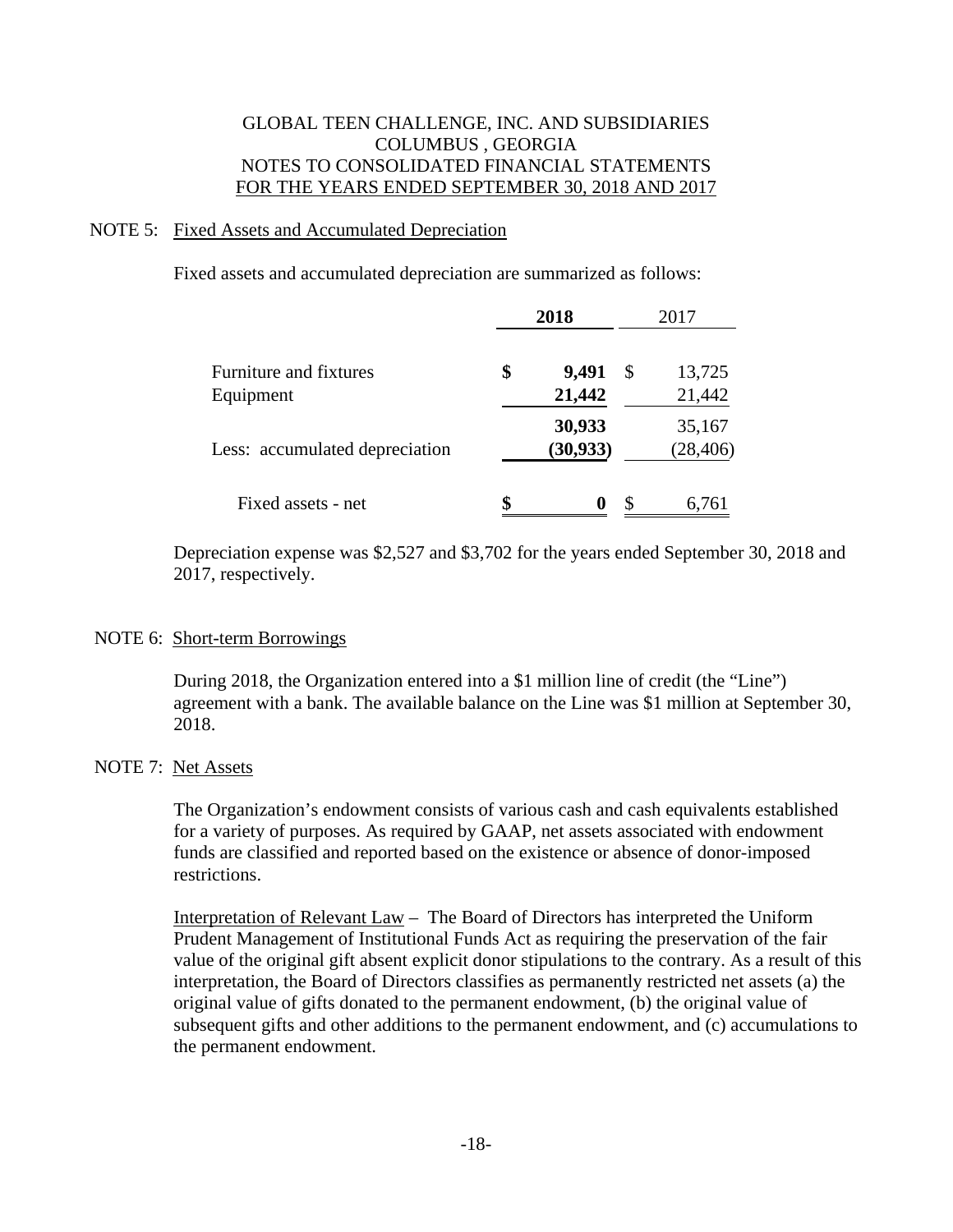### NOTE 7: Net Assets (Continued)

The Organization classifies net assets and revenues, gains and losses based on the existence or absence of donor-imposed restrictions. Accordingly, net assets and changes therein are classified as follows:

Permanently restricted net assets: Net assets subject to donor-imposed stipulations that are to be maintained permanently by the Organization. Generally, the donors of these assets permit the Organization to use all or part of the income earned on related investments for general or specific purposes. The Organization does not have any net assets of this type.

Temporarily restricted net assets: Net assets subject to donor-imposed stipulations that are to be met by actions of the Organization and/or the passage of time. At September 30, 2018 and 2017, temporarily restricted net assets represent net assets restricted for the funding of Teen Challenge Centers and for the development of Teen Challenge Centers globally. The restriction is a result of donors specifically identifying the Center(s) they intend to fund.

Unrestricted net assets: Net assets not subject to donor-imposed stipulations.

Endowment net assets consist of the following at September 30, 2018:

|                                   | <b>Temporarily</b> |                   |              |         |  |
|-----------------------------------|--------------------|-------------------|--------------|---------|--|
|                                   |                    | <b>Restricted</b> | <b>Total</b> |         |  |
| <b>Donor restricted</b>           |                    | 644,973           |              | 644,973 |  |
| <b>Total endowment net assets</b> |                    | 644,973           |              | 644,973 |  |

Endowment net assets consist of the following at September 30, 2017:

|                            | Temporarily |            |  |         |  |  |
|----------------------------|-------------|------------|--|---------|--|--|
|                            | Restricted  |            |  | Total   |  |  |
| Donor restricted           |             |            |  | 391,133 |  |  |
| Total endowment net assets |             | 391,133 \$ |  | 391,133 |  |  |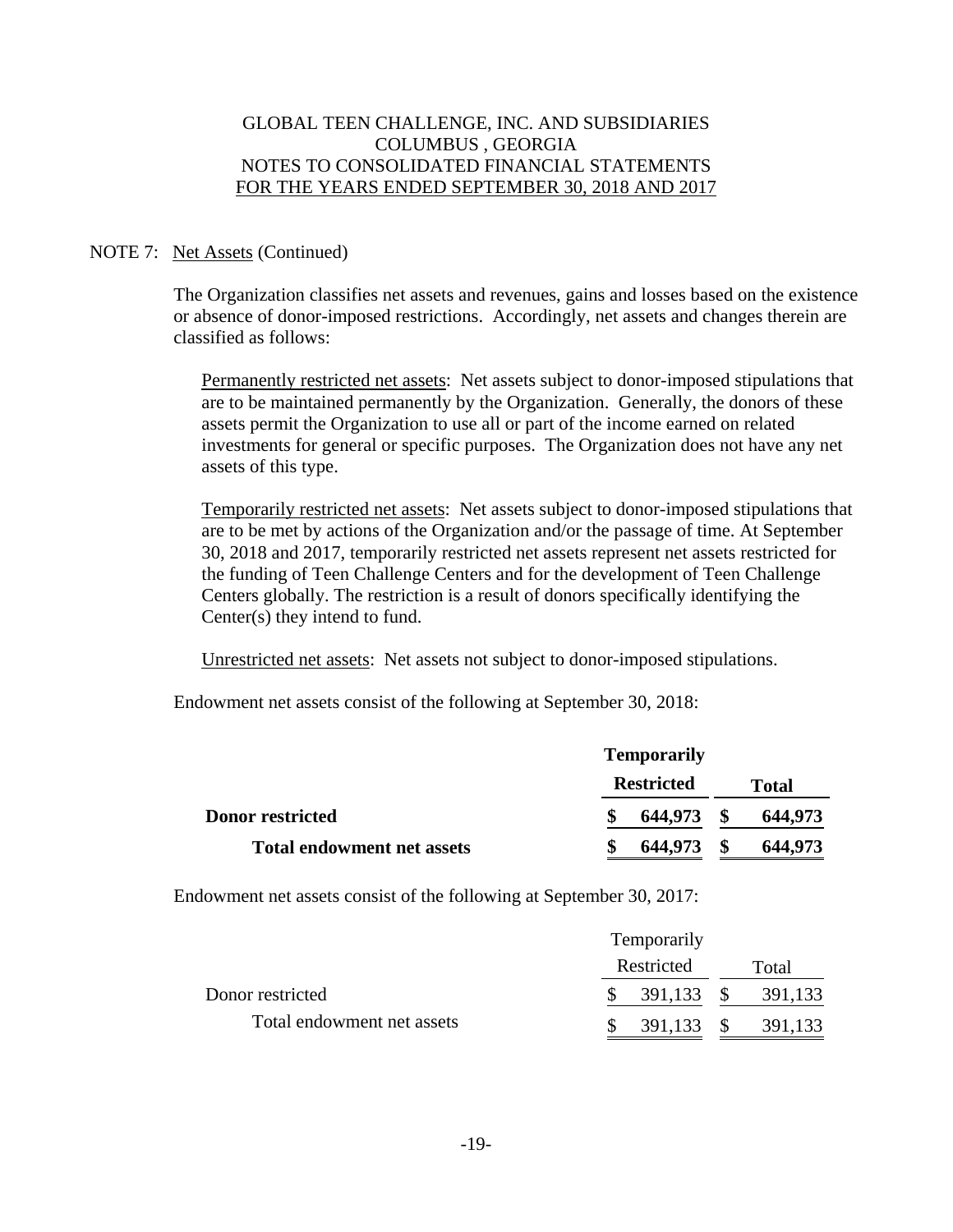### NOTE 7: Net Assets (Continued)

Changes in endowment net assets for the year ended September 30, 2018 are as follows:

|                                            | Temporarily                   |             |
|--------------------------------------------|-------------------------------|-------------|
|                                            | Restricted                    | Total       |
| Endowment net assets at September 30, 2017 | 391,133<br><sup>\$</sup><br>S | 391,133     |
| Contributions                              | 1,999,006                     | 1,999,006   |
| Investment income and other revenue        | 17,337                        | 17,337      |
| Net assets released from:                  |                               |             |
| Purpose restrictions                       | (1,762,503)                   | (1,762,503) |
| Endowment net assets at September 30, 2018 | S<br>644,973                  | 644,973     |

 Temporarily restricted net assets consists of funds donated for the purpose of supporting specific countries or regions in which the Organization conducts its ministry or for the support of specific missionaries within the Organization.

Temporarily restricted net assets are available for the following purposes:

|                                          | 2018 |         |              | 2017    |  |  |
|------------------------------------------|------|---------|--------------|---------|--|--|
| Boys and Girls Mission Club              | \$   | 3,082   | S            | 3,082   |  |  |
| <b>Restricted Countries/Missionaries</b> |      | 528,052 |              | 172,826 |  |  |
| <b>Restricted Operations</b>             |      | 85,365  |              | 199,101 |  |  |
| Light for the Lost Funds                 |      | 28,474  |              | 16,124  |  |  |
| Total temporarily restricted net assets  | \$   | 644,973 | <sup>8</sup> | 391,133 |  |  |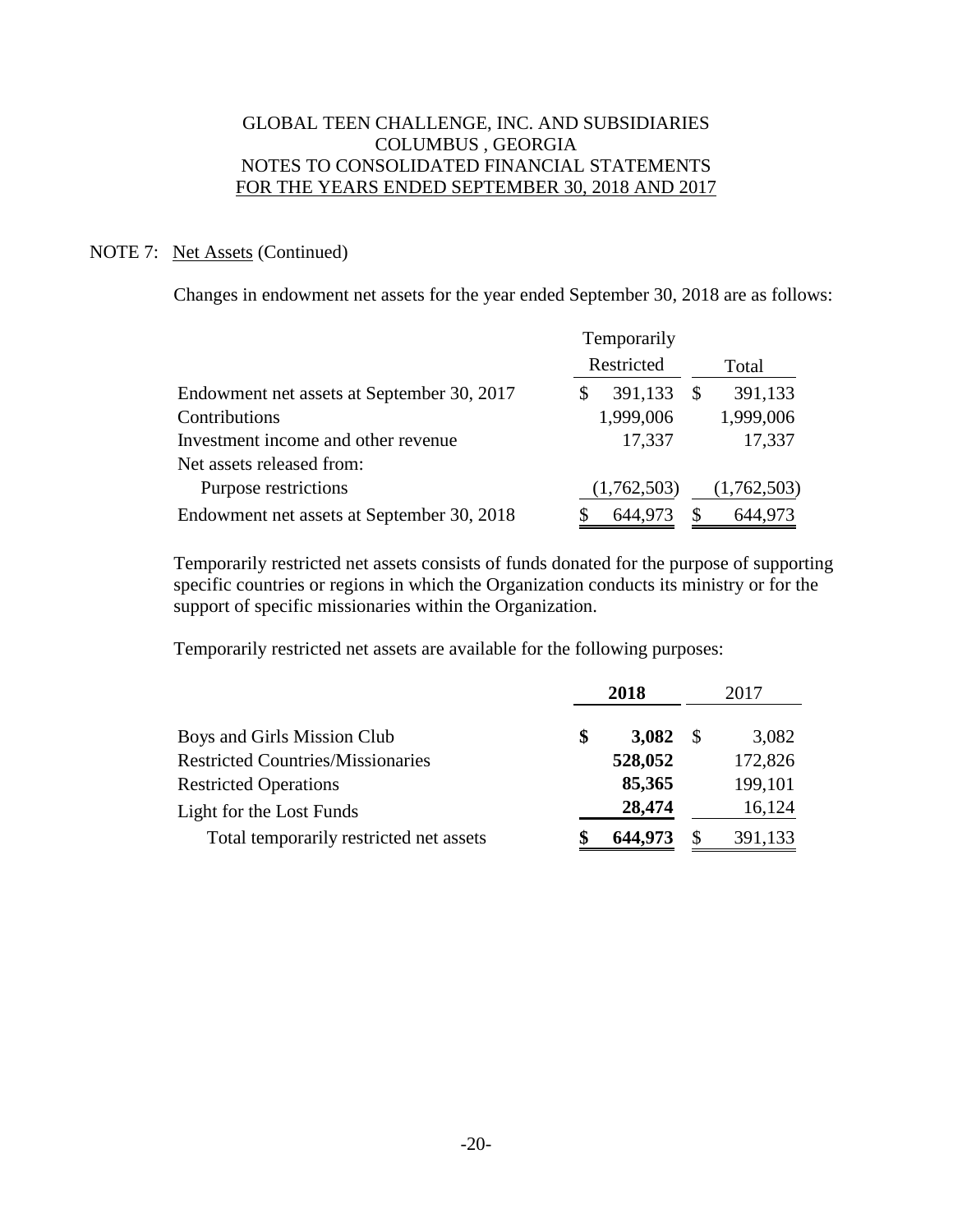## NOTE 8: Related Party Transactions

 The Organization's president currently serves as the president of Teen Challenge of Florida, Inc. ("TC Florida"), an affiliated non-profit organization. During the years ended September 30, 2018 and 2017, TC Florida donated usage of its facilities to the Organization at a fair market value of \$94,500 annually. The fair value of donated facilities is recorded as part of unrestricted "program services" in the accompanying Consolidated Statements of Activities. In addition, TC Florida provided operational support of \$122,296 and \$47,002 for 2018 and 2017, respectively. This support is recorded in the Consolidated Statements of Activities.

 In an unrelated series of transactions, the Organization provided TC Florida operational support of \$28,264 and \$63,321 for 2018 and 2017, respectively, which is also recorded in the Consolidated Statements of Activities. TC Florida also owes the Organization \$580,493 and \$698,540 for advances made in 2018 and 2017, respectively, as reflected on the Consolidated Statements of Financial Position. In addition, TC Florida also owes the Organization \$112,065 and \$129,974 as of September 30, 2018 and 2017, respectively (see Note 3).

### NOTE 9: Employee Benefits

 The Organization provides health insurance for exempt and nonexempt employees after six months of service. Employees must work at least thirty hours per week. Dependent coverage is available for exempt employees. If elected by the employee, the premium is paid by the employee through payroll deduction. The Organization's portion of the cost of employee insurance amounted to \$72,548 and \$60,166 for the years ended September 30, 2018 and 2017, respectively.

 The Organization also has a 403(b) contributory retirement plan covering all eligible employees. Currently the Organization does not make a matching contribution.